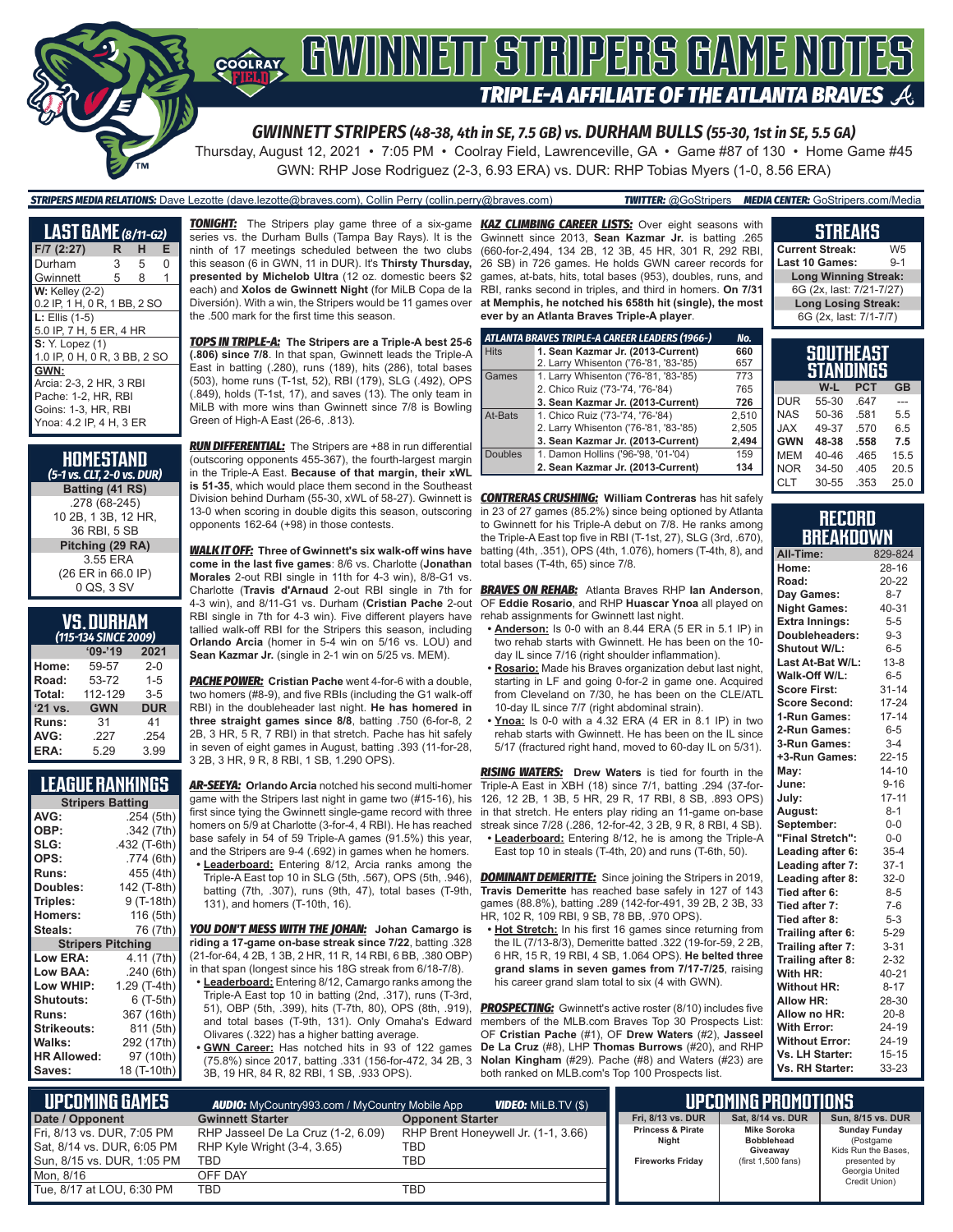

#### *THURSDAY, AUGUST 12, 2021 VS. DURHAM*

#### **MANAGER MATT TUIASOSOPO**

**Matt Tuiasosopo** is in his first season as Gwinnett manager and his third season as a coach in the Atlanta Braves organization in 2021. He was named the seventh manager in team history on 3/30/21. Tuiasosopo is both the youngest manager in team history (turned 35 on 5/10) and the first former Gwinnett player to manage the club (hit .221 with 19 HR, 73 RBI in 178 games from 2016-17).

Tuiasosopo made his managerial debut in 2019 with Class-A Rome, leading the club to a 65-74 record and earning Atlanta's Bobby Cox Award for minor league manager of the year. He was set to return to Rome in 2020, but was reassigned to the Braves Alternate Training Site at Coolray Field once the MiLB season was canceled.

| Tuiasosopo's Managerial Career | Games | W-L     | <b>PCT</b> | <b>Plavoffs</b> |
|--------------------------------|-------|---------|------------|-----------------|
| With Gwinnett (1 Season):      | 86    | 48-38   | .558       |                 |
| MiLB Career (2 Seasons):       | 225   | 113-112 | .502       |                 |

*All staff bios available in the 2021 Stripers Media Guide*

|                            | EJECTIONS (3)            |                         |
|----------------------------|--------------------------|-------------------------|
| Player/Coach               | Date/Inning              | <b>Umpire</b>           |
| <b>Ryan Goins</b>          | 5/25 vs. MEM, 7th Inning | <b>HP Clint Vondrak</b> |
| <b>MGR Matt Tuiasosopo</b> | 6/3 vs. JAX, 8th Inning  | <b>HP Alex Tosi</b>     |
| <b>Travis Snider</b>       | 7/30 at MEM, 8th Inning  | HP John Bacon           |

|                       |                        |                |                                      |            | TEAM DEFENSE (5TH IN TRIPLE-A EAST)                |           |           |
|-----------------------|------------------------|----------------|--------------------------------------|------------|----------------------------------------------------|-----------|-----------|
| <b>PCT</b>            | G                      | <b>TC</b>      | <b>PO</b>                            | A          | Е                                                  | <b>DP</b> | ТP        |
| .983                  | 86                     | 3049           | 2225                                 | 771        | 53                                                 | 83        |           |
| <b>Catchers</b>       |                        | <b>SB</b>      | $\mathsf{cs}$                        | <b>ATT</b> | <b>PCT</b>                                         | <b>PB</b> | W-L       |
| Casteel, Ryan         |                        |                | O                                    |            | .000                                               |           | $1 - 1$   |
| Contreras, William    |                        | 8              | 0                                    | 8          | .000                                               | 2         | $13 - 1$  |
| d'Arnaud, Travis      |                        | $\overline{2}$ | 2                                    | 4          | .500                                               | U         | $5 - 1$   |
| Jackson, Alex         |                        | 10             | 4                                    | 14         | .286                                               |           | $11 - 12$ |
| Lucroy, Jonathan      |                        | 18             | 5                                    | 23         | .217                                               |           | $8 - 15$  |
| Martinez, Carlos      |                        | 3              | 0                                    | 3          | .000                                               |           | $2 - 1$   |
| Morales, Jonathan     |                        | 10             | 5                                    | 15         | .333                                               |           | $8 - 7$   |
| Total:                |                        | 52             | 16                                   | 68         | .235                                               | 7         | 48-38     |
|                       | Outfield Assists (22): |                | Almonte (1), Inciarte (1), Pache (1) |            | Waters (9), Demeritte (4), Ervin (4), Sanchez (2), |           |           |
| Pitcher Pickoffs (2): |                        |                | Y. Lopez (1), Muller (1)             |            |                                                    |           |           |
| Catcher Pickoffs (2): |                        |                | Casteel (1), Jackson (1)             |            |                                                    |           |           |

## **STARTS**

|     | <b>By Batting Order</b>                                                                                                                |
|-----|----------------------------------------------------------------------------------------------------------------------------------------|
| 1:  | Waters (60), Pache (12), Inciarte (6), Arcia (5), Almonte (1), Ervin (1), Sanchez (1)                                                  |
| 2:  | Pache (27), Kipnis (22), Arcia (17), Goins (7), Demeritte (3), Waters (3),                                                             |
|     | Almonte (1), Camargo (1), Ervin (1), Gore (1), Heredia (1), Rosario (1), Sanchez (1)                                                   |
| 3:  | Arcia (36), Camargo (29), d'Arnaud (6), Demeritte (4), Jackson (3), Kipnis (3), Lucroy (3),                                            |
|     | Contreras (2)                                                                                                                          |
| 4:  | Camargo (34), Jackson (17), Demeritte (15), Lucroy (5), Contreras (4), Kipnis (4),                                                     |
|     | Almonte (3), Casteel (3), Kazmar Jr. (1)                                                                                               |
| 5:  | Contreras (18), Lucroy (13), Goins (11), Kazmar Jr. (10), Almonte (8), Jackson (8),                                                    |
|     | Demeritte (5), Kipnis (5), Camargo (3), Snider (2), Casteel (1), Ervin (1), Sanchez (1)                                                |
| 6:  | Goins (18), Casteel (10), Kazmar Jr. (10), Demeritte (8), Ervin (8), Snider (8),                                                       |
| 7:  | Pache (6), Lucroy (5), Almonte (4), Sanchez (4), Waters (4), Jackson (1)                                                               |
|     | Ervin (21), Kazmar Jr. (16), Goins (12), Sanchez (11), Snider (10), Pache (5),<br>Casteel (4), Demeritte (4), Morales (2), Almonte (1) |
| 8:  | Sanchez (28), Ervin (12), Morales (12), Kazmar Jr. (10), Snider (8), Goins (5),                                                        |
|     | Casteel (4), Gore (4), Brugman (1), Martinez (1), Unroe (1)                                                                            |
| 9:  | Starting Pitchers (48), Sanchez (11), Morales (10), Snider (4), Ervin (3), Gore (3),                                                   |
|     | Casteel (2), Kazmar Jr. (2), Martinez (2), Unroe (1)                                                                                   |
|     | <b>By Position</b>                                                                                                                     |
| C:  | Jackson (23), Lucroy (23), Morales (15), Contreras (14), d'Arnaud (6), Martinez (3),                                                   |
|     | Casteel (2)                                                                                                                            |
| 1B: | Camargo (34), Casteel (20), Snider (13), Kazmar Jr. (8), Morales (6), Lucroy (2),                                                      |
|     | Unroe (2), Goins (1)                                                                                                                   |
| 2B: | Kipnis (26), Goins (23), Sanchez (19), Kazmar Jr. (16), Arcia (1), Morales (1)                                                         |
| 3B: | Camargo (30), Kazmar Jr. (23), Sanchez (20), Goins (8), Arcia (3), Morales (2)                                                         |
| SS: | Arcia (49), Goins (21), Sanchez (14), Camargo (1), Kazmar Jr. (1)                                                                      |
| LF: | Waters (27), Ervin (21), Almonte (9), Gore (8), Snider (7), Kipnis (5), Arcia (4),                                                     |
|     | Demeritte (2), Heredia (1), Rosario (1), Sanchez (1)                                                                                   |
| CF: | Pache (48), Waters (27), Ervin (6), Inciarte (5)                                                                                       |
| RF: | Demeritte (34), Ervin (19), Waters (13), Almonte (8), Snider (8), Sanchez (3),<br>Camargo (1)                                          |
| DH: | Contreras (10), Jackson (6), Snider (4), Demeritte (3), Kipnis (3), Casteel (2), Pache (2),                                            |
|     | Almonte (1), Arcia (1), Brugman (1), Camargo (1), Ervin (1), Inciarte (1), Kazmar Jr. (1),                                             |
|     | Lucroy (1)                                                                                                                             |
|     |                                                                                                                                        |
|     |                                                                                                                                        |

|               | VS. 2021 OPPONENTS |          |              |               |         |       |              |  |  |  |  |
|---------------|--------------------|----------|--------------|---------------|---------|-------|--------------|--|--|--|--|
|               | Home               | Road     | <b>Total</b> |               | Home    | Road  | <b>Total</b> |  |  |  |  |
| <b>CLT</b>    | $5 - 1$            | $11 - 1$ | $16 - 2$     | COL           |         |       | ---          |  |  |  |  |
| <b>DUR</b>    | $2 - 0$            | $1 - 5$  | $3-5$        | LOU           | $4 - 2$ | ---   | $4 - 2$      |  |  |  |  |
| <b>JAX</b>    | $1 - 5$            | ---      | $1 - 5$      | <b>MW DIV</b> | $4 - 2$ | $0-0$ | $4 - 2$      |  |  |  |  |
| <b>MEM</b>    | $5 - 1$            | $7-5$    | $12 - 6$     |               |         |       |              |  |  |  |  |
| <b>NAS</b>    | $6-6$              | $0-6$    | $6 - 12$     |               |         |       |              |  |  |  |  |
| <b>NOR</b>    | $5 - 1$            | $1 - 5$  | $6-6$        |               |         |       |              |  |  |  |  |
| <b>SE DIV</b> | $24 - 14$          | 20-22    | 44-36        |               |         |       |              |  |  |  |  |

### **LAST AT-BAT WINS** *(13)*

| The Stripers are 13-8 (.619) in games decided in the last at-bat in 2021. |                          |                                         |  |  |  |  |  |  |  |  |
|---------------------------------------------------------------------------|--------------------------|-----------------------------------------|--|--|--|--|--|--|--|--|
| Date/Opponent                                                             | <b>Score</b>             | <b>Game-Winning Play</b>                |  |  |  |  |  |  |  |  |
| 5/4 at Charlotte                                                          | 10-9 (12th)              | Almonte scores on E4 (Reynolds)         |  |  |  |  |  |  |  |  |
| 5/9 at Charlotte                                                          | 12-9 (10th)              | Camargo RBI single                      |  |  |  |  |  |  |  |  |
| 5/14 vs. Louisville                                                       | $2-1$ (8th)              | Arcia solo HR                           |  |  |  |  |  |  |  |  |
| 5/16 vs. Louisville                                                       | 5-4 $(9th)*$             | Arcia walk-off solo HR                  |  |  |  |  |  |  |  |  |
| 5/25 vs. Memphis                                                          | $2-1$ (9th) <sup>*</sup> | Kazmar walk-off single                  |  |  |  |  |  |  |  |  |
| 6/9-G2 at Memphis                                                         | $3-1$ (8th)              | Waters RBI single                       |  |  |  |  |  |  |  |  |
| 6/18 vs. Nashville                                                        | 8-7 (10th)*              | Arcia scores on E4 (Hiura on Lucroy FC) |  |  |  |  |  |  |  |  |
| 6/30 at Durham                                                            | $2-1$ (9th)              | Pache RBI single                        |  |  |  |  |  |  |  |  |
| 7/18 at Charlotte                                                         | 13-12 (9th)              | Contreras RBI double                    |  |  |  |  |  |  |  |  |
| 8/1 at Memphis                                                            | $4-2$ (9th)              | Ervin RBI single                        |  |  |  |  |  |  |  |  |
| 8/6 vs. Charlotte                                                         | 4-3 $(11th)^*$           | Morales walk-off single                 |  |  |  |  |  |  |  |  |
| 8/8-G1 vs. Charlotte                                                      | 4-3 $(7th)^*$            | d'Arnaud walk-off single                |  |  |  |  |  |  |  |  |
| 8/11-G1 vs. Durham                                                        | 4-3 $(7th)^*$            | Pache walk-off single                   |  |  |  |  |  |  |  |  |
|                                                                           |                          |                                         |  |  |  |  |  |  |  |  |

*\*Denotes "walk-off" win*

## **GWINNETT PLAYERS USED** *(57 IN 2021)*

**Pitchers (32)** Anderson, Ian Arano, Victor Biddle, Jesse Bradford, Chasen Burrows, Thomas Chavez, Jesse Davidson, Tucker De La Cruz, Jasseel *Edwards Jr., Carl* Flaa, Jay Greene, Shane Hernandez, Daysbel Horacek, Mitch Johnstone, Connor *Jones, Nate* Kelley, Trevor Kingham, Nolan Lee, Dylan Lopez, Yoan Martin, Chris Minter, A.J. Muller, Kyle Newcomb, Sean Roark, Tanner Rodriguez, Jose Santana, Edgar *Tice,Ty* Toussaint, Touki Webb, Jacob *Wilson, Bryse* Wright, Kyle Ynoa, Huascar

Almonte, Abraham Arcia, Orlando *Brugman, Jaycob* Camargo, Johan Casteel, Ryan Contreras, William d'Arnaud, Travis Demeritte, Travis Ervin, Phillip Goins, Ryan Gore, Terrance Heredia, Guillermo Inciarte, Ender *Jackson, Alex* Kazmar Jr., Sean Kipnis, Jason

*Lucroy, Jonathan* Martinez, Carlos Morales, Jonathan Pache, Cristian Romero, Eddie Sanchez, Yolmer Snider, Travis Unroe, Riley Waters, Drew

*Italics = Player no longer in Braves organization*

#### **BASS-LANTA**

OF Abraham Almonte RHP Ian Anderson INF/OF Orlando Arcia LHP Jesse Biddle INF Johan Camargo RHP Jesse Chavez C William Contreras C Travis d'Arnaud LHP Tucker Davidson RHP Carl Edwards Jr.

**30 players have played for both Gwinnett and Atlanta in 2021:** RHP Jay Flaa RHP Shane Greene OF Guillermo Heredia OF Ender Inciarte C Alex Jackson RHP Nate Jones INF Sean Kazmar Jr. C Jonathan Lucroy RHP Chris Martin LHP A.J. Minter

LHP Kyle Muller (Debut) LHP Sean Newcomb OF Cristian Pache RHP Edgar Santana RHP Ty Tice RHP Touki Toussaint RHP Jacob Webb RHP Bryse Wilson RHP Kyle Wright RHP Huascar Ynoa

## **ATLANTA BRAVES REHAB ASSIGNMENTS** *(10 IN 2021)*

**Player Injury (IL Date)** 

RHP Chris Martin RT Shoulder Inflammation (4/7) 5/5-5/11<br>CF Ender Inciarte Strained I T Hamstring (4/17) 5/6-5/12 OF Ender Inciarte Strained LT Hamstring (4/17) 5/6-5<br>OF Guillermo Heredia RT Hamstring Inflammation (5/1) 5/14 OF Guillermo Heredia RT Hamstring Inflammation (5/1) 5/14<br>C Alex Jackson Strained LT Hamstring (5/2) 5/21-6/9, 6/30-7/20 C Alex Jackson Strained LT Hamstring (5/2) 5/21-6/9<br>CF Cristian Pache RT Hamstring Inflammation (5/14) 5/29-6/1 OF Cristian Pache RT Hamstring Inflammation (5/14)<br>RHP Touki Toussaint RT Shoulder Strain (3/26) RHP Touki Toussaint RT Shoulder Strain (3/26) 6/22-7/15<br>C Travis d'Arnaud Torn LT Thumb Ligament (5/2) 7/30-8/10 C Travis d'Arnaud Torn LT Thumb Ligament (5/2) 7/30<br>RHP Ian Anderson RT Shoulder Inflammation (7/16) 8/5-RHP Ian Anderson RT Shoulder Inflammation (7/16) 8/5-<br>RHP Huascar Ynoa Fractured RT Hand (5/17) 8/6-RHP Huascar Ynoa Fractured RT Hand (5/17) 8/6- RT Abdominal Strain (7/7)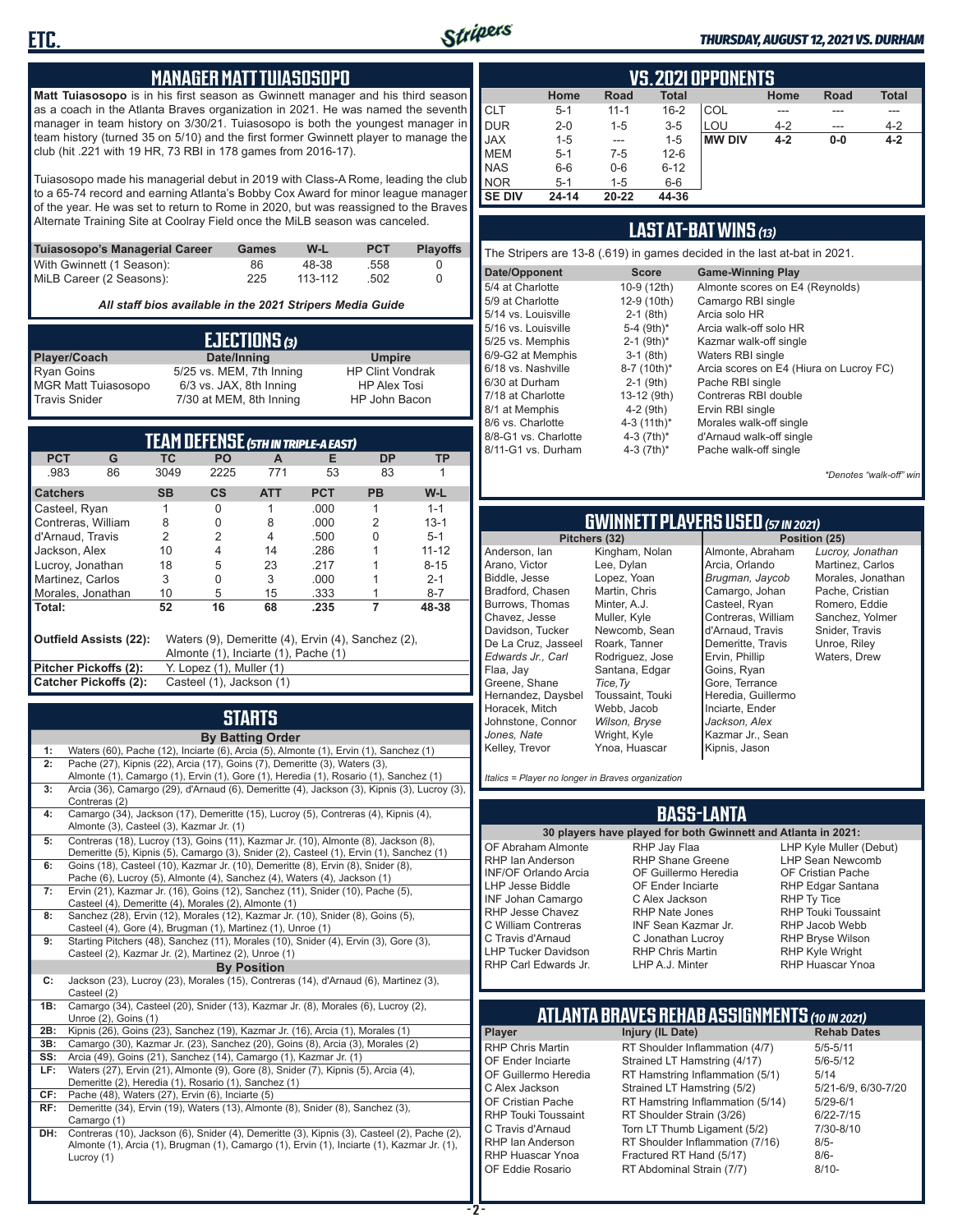### **STARTING PITCHER**



#### *THURSDAY, AUGUST 12, 2021 VS. DURHAM*

## **53****JOSE RODRIGUEZ**

**B/T:** R/R **BORN:** 8/29/95 in Bolivar, Venezuela (Age 25)<br>**HT:** 6-2 **ACQUIRED:** Signed by the Atlanta Braves as 6-2 **ACQUIRED:** Signed by the Atlanta Braves as a minor league free<br>175 agent (4/21/21) **WT:** 175 agent (4/21/21)

*TONIGHT'S START:* Rodriguez makes his 12th appearance and 10th start with Gwinnett in game three of a six-game series vs. Durham ... Including four starts with Double-A Mississippi, he is 3-4 with a 4.95 ERA and .242 BAA in 15 games (13 starts) this season ... Career at the Triple-A level (Gwinnett and Salt Lake), he is 5-6 with a 6.59 ERA and .284 BAA in 29 games (11 starts).

*2021 SEASON:* Signed by Atlanta as a minor league free agent on 4/21 ... Officially added to the Gwinnett roster on 5/13 ... Made his Stripers debut on 5/14 vs. Louisville (4.0 IP, 1 H, 1 HR, 1 BB, 3 SO, 46p/30s), pitching in relief ... Made his first start for the Stripers on 5/20 at Nashville (ND, 3.0 IP, 2 H, 0 R, 3 BB, 6 SO) ... Transferred to Double-A Mississippi on 5/29 and went 1-1 with a 1.61 ERA (4 ER in 22.1 IP) over four starts ... Rejoined Gwinnett on 6/22 ... Is 2-3 with an 8.19 ERA (27 ER in 29.2 IP) in eight starts since returning to Triple-A.

*2020 SEASON:* Invited to MLB Spring Training for the second straight season with the Los Angeles Angels ... Spent most of the year at the Angels' Alternate Training Site ... Recalled on 8/1 and pitched 1.2 innings (2 H, 0 R, 1 BB, 0 SO) in relief the next day vs. Houston ... DFA'd on 8/10 and outrighted back to the Alternate Training Site after just one outing (0-0, 0.00 ERA, .286 BAA) ... Elected free agency on 10/15.

*CAREER HIGHLIGHTS:* **2016:** Midwest League Midseason All-Star with Class-A Burlington (3-3, 3.36 ERA, 13 GS, 64.1 IP, 52 SO before All-Star break) ... **2017:** California League Midseason All-Star with Advanced-A Inland Empire 66ers (6-5, 4.70 ERA, 14 GS, 76.2 IP before All-Star break) ... **2019:** Made his MLB debut with the Los Angeles Angels (0-1, 2.75 ERA in 9G, 1 start) ... Also made his Triple-A debut with Salt Lake (3-3, 6.29 ERA in 18G, 2 starts).

| <b>RODRIGUEZ'S OVERALL STATS</b> |                  |         |            |         |    |           |     |            |             |
|----------------------------------|------------------|---------|------------|---------|----|-----------|-----|------------|-------------|
| Year                             | Team             | W-L     | <b>ERA</b> | G/GS    | HR | <b>BB</b> | so  | <b>BAA</b> | <b>WHIP</b> |
| 2021                             | Mississippi (AA) | $1 - 1$ | 161        | 4/4     |    | 5         | 27  | .135       | 0.67        |
|                                  | Gwinnett (AAA)   | $2 - 3$ | 6.93       | 11/9    | 11 | 10        | 34  | .295       | 1.43        |
| MiLB Career:                     |                  | $36-43$ | 4.75       | 161/118 | 53 | 193       | 609 | .283       | 1.42        |
| MLB Career:                      |                  | $0 - 1$ | 2.53       | 10/1    | 5  | 12        | 13  | .238       | 1.45        |

|                 | <b>RODRIGUEZ'S 2021 SPLITS (WITH GWINNETT)</b> |                  |                     |
|-----------------|------------------------------------------------|------------------|---------------------|
| Home:           | 2-0, 0.95 ERA (5G)                             | Road:            | 0-3, 13.02 ERA (6G) |
| Day:            | 0-1, 18.00 ERA (1G)                            | Night:           | 2-2, 6.31 ERA (10G) |
| <b>Starter:</b> | 2-3, 7.44 ERA (9G)                             | <b>Reliever:</b> | 0-0, 3.60 ERA (2G)  |
| lVs. LHB:       | .333 BAA, 4 HR                                 | Vs. RHB:         | .272 BAA, 7 HR      |

|         |         |            |   |           | <b>RODRIGUEZ VS. DURHAM</b> |   |           |           |           |           |
|---------|---------|------------|---|-----------|-----------------------------|---|-----------|-----------|-----------|-----------|
|         | W-L     | <b>ERA</b> | G | <b>GS</b> | IP.                         | н | <b>ER</b> | <b>HR</b> | <b>BB</b> | <b>SO</b> |
| 2021:   | $0 - 0$ | 4.50       |   |           | 4.0                         | 5 |           |           |           |           |
| Career: | $0-0$   | 4.50       |   |           | 4.0                         | b |           |           |           |           |

| <b>RODRIGUEZ'S HIGHS &amp; LOWS</b> |                            |                                  |  |  |  |  |  |  |  |
|-------------------------------------|----------------------------|----------------------------------|--|--|--|--|--|--|--|
|                                     | <b>Season</b>              | Career (MiLB and MLB)            |  |  |  |  |  |  |  |
| IP:                                 | 6.0 (6/11 at BLX)          | 8.0 (9/2/17, IE at LAN)          |  |  |  |  |  |  |  |
| so:                                 | 8 (2x, last: 6/17 vs. BIR) | 13 (8/11/17, IE vs. RC)          |  |  |  |  |  |  |  |
| IBB:                                | 3 (5/20 at NAS)            | 5 (2x, last: 8/22/17, IE at LAN) |  |  |  |  |  |  |  |
| H:                                  | 10 (7/18 at CLT)           | 13 (6/10/18, MOB vs. JXN)        |  |  |  |  |  |  |  |
| ER:                                 | 8 (6/23 at NOR)            | 9 (2x, last: 8/22/17, IE at LAN) |  |  |  |  |  |  |  |
| Low-Hit CG:                         |                            | Never                            |  |  |  |  |  |  |  |
| Low-ER CG:                          |                            | Never                            |  |  |  |  |  |  |  |

|            | <b>RODRIGUEZ'S 2021 STARTS (ALL LEVELS)</b> |               |     |    |    |           |           |                  |           |           |                          |              |                                                  |
|------------|---------------------------------------------|---------------|-----|----|----|-----------|-----------|------------------|-----------|-----------|--------------------------|--------------|--------------------------------------------------|
| Team       | Date/Opp.                                   | <b>Result</b> | IP  | н  | R. | <b>ER</b> | <b>HR</b> | <b>BB</b>        | <b>SO</b> | NP-S      | Opp. Starter             | <b>Final</b> | <b>Notes</b>                                     |
| GWN        | 5/20 at NAS                                 | <b>ND</b>     | 3.0 | 2  | 0  |           |           |                  | 6         | 56-36     | Eric Lauer               | L. 1-3       | First career start for Gwinnett.                 |
| <b>MIS</b> | 5/30 vs. MTG                                | <b>ND</b>     | 5.0 | 2  | 0  |           |           |                  | 5         | 69-49     | <b>Tobias Mvers</b>      | W. 2-1       | Left with 1-0 lead. MIS won in 10 innings.       |
| <b>MIS</b> | 6/5 at PNS                                  | L. 0-1        | 5.2 | 4  | 3  |           |           |                  | 6         | 79-54     | Max Mever                | L. 1-4       | Three of four hits allowed went for extra bases. |
| <b>MIS</b> | $6/11$ at BLX                               | <b>ND</b>     | 6.0 |    |    |           |           |                  | 8         | 86-61     | Jesus Castillo           | $L.3 - 4$    | Run scored on passed ball, double play.          |
| <b>MIS</b> | 6/17 vs. BIR                                | W. 1-1        | 5.2 | 3  |    |           |           |                  | 8         | 84-60     | <b>Blake Battenfield</b> | W. 7-1       | First win since 8/1/19 with Salt Lake vs. OKC.   |
| GWN        | 6/23 at NOR                                 | $L.0-1$       | 0.2 |    | 8  | 8         |           |                  | N         | $37 - 22$ | <b>Spenser Watkins</b>   | $L.3-9$      | Nearly tied his most career ER allowed (9).      |
| GWN        | 6/27 at NOR                                 | $L. 0-2$      | 2.0 | 4  | 4  | 4         |           |                  |           | 52-29     | Kevin Smith              | L. 2-4       | Allowed 3-run homer to Seth Mejias-Brean.        |
| <b>GWN</b> | 7/3 at DUR                                  | <b>ND</b>     | 4.0 | 5  |    |           |           | $\left( \right)$ | 4         | 63-41     | Shane Baz                | L. 5-6       | Stripers trailed 2-1 when he exited.             |
| <b>GWN</b> | 7/10 vs. NAS                                | <b>ND</b>     | 4.0 |    | U  |           |           |                  | 5         | 53-36     | Thomas Jankins           | W. 8-4       | Faced the minimum through 4.0 innings.           |
| GWN        | 7/18 at CLT                                 | <b>ND</b>     | 5.0 | 10 | 8  | 6         |           |                  | 2         | 67-44     | <b>Tanner Banks</b>      | W. 13-12     | Stripers trailed 8-3 when he exited.             |
| <b>GWN</b> | 7/23 vs. NOR                                | W. 1-2        | 5.0 |    | 0  |           |           |                  | 5         | 78-50     | Mickey Jannis            | W. 17-8      | First win as a starter in Triple-A.              |
| GWN        | 7/29 at MEM                                 | $L. 1-3$      | 4.0 | 9  |    |           |           |                  | 2         | 52-39     | <b>Miles Mikolas</b>     | $L.6 - 7$    | Allowed 2-run HR in 1st, 3-run HR in 4th.        |
| <b>GWN</b> | 8/4 vs. CLT                                 | W. 2-3        | 5.0 |    | U  |           |           |                  | 4         | 61-45     | Mike Wright Jr.          | W. 4-1       | Second-straight home start with 0 R and 5.0 IP.  |

| <b>STRIPERS STARTING PITCHERS (13 IN 2021)</b> |         |            |    |          |         |                             |                            |                                                     |  |  |
|------------------------------------------------|---------|------------|----|----------|---------|-----------------------------|----------------------------|-----------------------------------------------------|--|--|
| <b>Pitcher</b>                                 | W-L     | <b>ERA</b> | GS | QS       |         | <b>Team W-L Run Support</b> | <b>Last Gwinnett Start</b> | <b>Final Line</b>                                   |  |  |
| Anderson, Ian                                  | $0 - 0$ | 8.44       |    |          | 1-1     | 1.00 RPG (2 Tot.)           | 8/11-G1 vs. DUR (ND)       | 3.0 IP, 3 H, 3 R, 3 ER, 3 BB, 3 SO, 1 WP (64p/35s)  |  |  |
| <b>Burrows. Thomas</b>                         | $0-0$   | 0.00       |    | $\Omega$ | $1 - 0$ | $0.00$ RPG $(0$ Tot.)       | 7/21-G1 vs. NOR (ND)       | 1.0 IP, 0 H, 1 R, 0 ER, 3 BB, 2 SO (32p/13s)        |  |  |
| Davidson, Tucker                               | $2 - 1$ | 0.90       | 3  | 3        | $2 - 1$ | 5.33 RPG (16 Tot.)          | 5/23 at NAS (L)            | 6.0 IP, 1 H, 1 R, 1 ER, 1 BB, 9 SO, 1 HR (82p/51s)  |  |  |
| De La Cruz, Jasseel                            | $0 - 2$ | 6.48       | 14 | $\Omega$ | $8 - 6$ | 2.43 RPG (34 Tot.)          | 8/8-G2 vs. CLT (ND)        | 4.0 IP, 5 H, 2 R, 2 ER, 3 BB, 1 SO, 1 HBP (69p/42s) |  |  |
| Johnstone, Connor                              | $1 - 6$ | 7.16       | 11 | 0        | $4 - 7$ | 1.82 RPG (20 Tot.)          | 7/31 at MEM (ND)           | 2.0 IP, 1 H, 0 R, 0 BB, 1 SO (27p/15s)              |  |  |
| Kingham, Nolan                                 | $0 - 3$ | 8.44       | 5  | $\Omega$ | $2 - 3$ | 1.40 RPG (7 Tot.)           | 7/30 at MEM (ND)           | 5.0 IP, 7 H, 5 R, 5 ER, 3 BB, 2 SO, 2 HR (94p/64s)  |  |  |
| Muller, Kyle                                   | $2 - 2$ | 3.92       | 9  |          | $7-2$   | 4.22 RPG (38 Tot.)          | 7/14 at CLT (ND)           | 4.0 IP, 1 H, 0 R, 2 BB, 4 SO, 1 WP (71p/44s)        |  |  |
| Roark, Tanner                                  | 0-0     | 0.00       |    | 0        | $2 - 0$ | 4.00 RPG (8 Tot.)           | 7/25 vs. NOR (ND)          | 3.0 IP, 1 H, 0 R, 0 BB, 3 SO, 1 HBP (32p/23s)       |  |  |
| Rodriguez, Jose                                | $2 - 3$ | 7.44       | 9  | $\Omega$ | $4 - 5$ | 2.89 RPG (26 Tot.)          | 8/4 vs. CLT (W)            | 5.0 IP, 2 H, 0 R, 0 BB, 4 SO (61p/45s)              |  |  |
| Toussaint. Touki                               | $2 - 1$ | 4.32       | 4  | 2        | $2 - 2$ | 3.50 RPG (14 Tot.)          | 7/13 at CLT (W)            | 6.0 IP, 3 H, 2 R, 2 ER, 3 BB, 7 SO, 1 HR (89p/54s)  |  |  |
| Wilson, Bryse                                  | $4 - 2$ | 4.47       | 9  | 3        | $6 - 3$ | 3.00 RPG (27 Tot.)          | 7/7 vs. NAS (ND)           | 5.0 IP, 8 H, 5 R, 5 ER, 2 BB, 2 SO, 2 HR (81p/50s)  |  |  |
| Wright, Kyle                                   | $3-4$   | 3.65       | 15 | 5        | 7-8     | 1.93 RPG (29 Tot.)          | 8/8-G1 vs. CLT (ND)        | 4.2 IP, 6 H, 3 R, 2 ER, 3 BB, 6 SO, 1 HR (97p/62s)  |  |  |
| Ynoa, Huascar                                  | $0-0$   | 4.32       | 2  | $\Omega$ | $2 - 0$ | 2.50 RPG (5 Tot.)           | 8/11-G2 vs. DUR (ND)       | 4.2 IP, 4 H, 3 R, 3 ER, 4 BB, 7 SO, 1 WP (83p/51s)  |  |  |
| Total:                                         | 16-24   | 5.02       | 86 | 15       | 48-38   | 2.63 RPG (226 Tot.)         |                            |                                                     |  |  |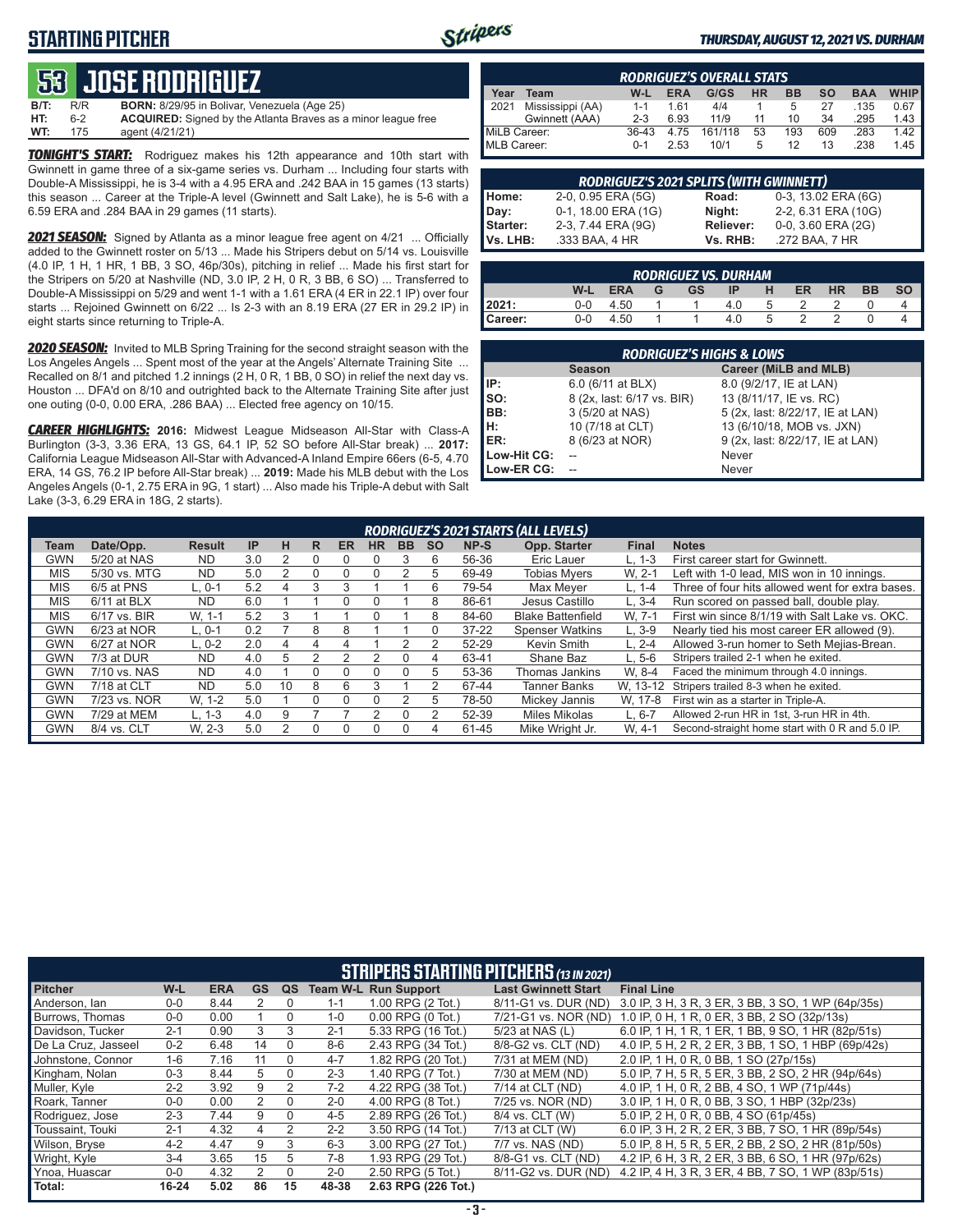### **BULLPEN**



#### *THURSDAY, AUGUST 12, 2021 VS. DURHAM*

| <b>STRIPERS PITCHING BREAKDOWN</b>                          |           |            |                      |     |           |           |           |           |            |  |
|-------------------------------------------------------------|-----------|------------|----------------------|-----|-----------|-----------|-----------|-----------|------------|--|
|                                                             | W-L       | <b>ERA</b> | IP                   | R   | <b>ER</b> | <b>HR</b> | <b>BB</b> | <b>SO</b> | <b>BAA</b> |  |
| Starters:                                                   | $16 - 24$ | 5.02       | 363.2 215            |     | 203       | 55        | 150       | 365       | .260       |  |
| <b>Relievers:</b>                                           | $32 - 14$ | 3.24       | 378.0                | 152 | 136       | 42        | 142       | 446       | .220       |  |
| Total:                                                      |           |            | 48-38 4.11 741.2 367 |     | 339       | 97        | 292       | 811       | 240        |  |
| Saves/Opp: 18/31 (58.1%) Holds: 35 IR/Scored: 61/23 (37.7%) |           |            |                      |     |           |           |           |           |            |  |

| <b>PITCHING BY MONTH</b> |           |            |       |     |     |           |           |           |            |  |
|--------------------------|-----------|------------|-------|-----|-----|-----------|-----------|-----------|------------|--|
|                          | W-L       | <b>ERA</b> | IP    | R   | ER  | <b>HR</b> | <b>BB</b> | <b>SO</b> | <b>BAA</b> |  |
| May:                     | $14 - 10$ | 3.50       | 211.0 | 90  | 82  | 28        | 65        | 240       | 222        |  |
| June:                    | $9 - 16$  | 4.55       | 213.2 | 115 | 108 | 26        | 94        | 223       | .263       |  |
| July:                    | $17 - 11$ | 4.50       | 242.0 | 131 | 121 | 37        | 100       | 261       | .240       |  |
| August:                  | $8 - 1$   | 3.36       | 75.0  | 31  | 28  | 6         | 33        | 87        | .228       |  |
| September:               |           |            |       |     |     |           |           |           |            |  |

| RELIEF SUMMARY (CURRENT STRIPERS ONLY, GWINNETT STATS ONLY) |         |            |    |    |            |        |              |                    |                                                             |                         |
|-------------------------------------------------------------|---------|------------|----|----|------------|--------|--------------|--------------------|-------------------------------------------------------------|-------------------------|
| <b>Pitcher</b>                                              | W-L     | <b>ERA</b> | G  | GF | <b>HLD</b> | SV/OPP | <b>IR/RS</b> | <b>Last Outing</b> | <b>Last Final Line</b>                                      | <b>Scoreless Streak</b> |
| Arano, Victor                                               | $1 - 1$ | 3.09       | 22 |    | 4          | 1/3    | 3/0          |                    | 8/11-G2 vs. DUR Hold, 0.2 IP, 0 H, 0 R, 0 BB, 2 SO (7p/6s)  | 6G (6.2 IP)             |
| Biddle, Jesse (L)                                           | $0 - 1$ | 1.80       | 20 |    |            | 0/1    | 8/3          | 8/8-G1 vs. CLT     | 1.1 IP, 2 H, 0 R, 1 BB, 1 SO (19p/12s)                      | 5G (5.1 IP)             |
| Bradford, Chasen                                            | $4 - 0$ | 4.10       | 25 |    | 5          | 0/1    | 2/2          | 8/5 vs. CLT        | 1.0 IP, 3 H, 1 R, 1 ER, 0 BB, 1 SO (17p/13s)                | $-6G$                   |
| Burrows, Thomas (L)                                         | $2 - 0$ | 2.59       | 23 |    | 3          | 0/0    | 15/6         |                    | 8/11-G1 vs. DUR 2.0 IP, 0 H, 0 R, 2 BB, 3 SO (40p/22s)      | 4G (5.0 IP)             |
| De La Cruz, Jasseel                                         | $1 - 0$ | 1.93       |    |    |            | 0/0    | 0/0          | 7/10 vs. NAS       | 3.0 IP, 0 H, 0 R, 3 BB, 3 SO (49p/28s)                      | 2G (4.0 IP)             |
| Flaa, Jay                                                   | $1 - 1$ | 5.31       | 20 | 5  | っ          | 1/1    | 2/0          | 8/6 vs. CLT        | 1.0 IP, 0 H, 0 R, 1 BB, 0 SO (16p/9s)                       | 4G (4.0 IP)             |
| Horacek, Mitch (L)                                          | $1 - 2$ | 4.80       | 13 | 3  |            | 0/0    | 3/3          | 8/5 vs. CLT        | 1.0 IP, 0 H, 0 R, 0 BB, 2 SO (11p/7s)                       | 2G (2.0 IP)             |
| Johnstone, Connor                                           | $2 - 0$ | .53        |    |    |            | 0/0    | 8/5          | 8/5 vs. CLT        | 0.2 IP, 1 H, 0 R, 0 BB, 0 SO (12p/9s)                       | 3G (2.1 IP)             |
| Kelley, Trevor                                              | $2 - 2$ | .65        | 24 |    | 5          | 0/2    | 5/1          |                    | 8/11-G2 vs. DUR Win, 0.2 IP, 1 H, 0 R, 1 BB, 2 SO (22p/12s) | 4G (3.2 IP)             |
| Kingham, Nolan                                              | $0 - 1$ | 21.00      |    |    |            | 0/1    | 0/0          | 8/5 vs. CLT        | Loss, 3.0 IP, 7 H, 7 R, 7 ER, 0 BB, 4 SO, 2 HR (64p/52s)    | $-1G$                   |
| Lee, Dylan (L)                                              | $3 - 1$ | .89        | 24 | 5  | 5          | 0/1    | 3/0          | 8/11-G1 vs. DUR    | 1.0 IP, 0 H, 0 R, 1 BB, 1 SO (12p/5s)                       | 3G (4.0 IP)             |
| Lopez, Yoan                                                 | $3 - 2$ | 3.15       | 20 | 6  | 3          | 1/2    | 4/2          | 8/11-G2 vs. DUR    | Save, 1.0 IP, 0 H, 0 R, 3 BB, 2 SO (28p/14s)                | 7G (7.1 IP)             |
| Newcomb, Sean (L)                                           | $2 - 0$ | 2.70       |    |    |            | 1/1    | 0/0          |                    | 8/11-G1 vs. DUR Win, 1.0 IP, 0 H, 0 R, 0 BB, 1 SO (13p/8s)  | 2G (3.0 IP)             |
| Roark, Tanner                                               | $4 - 1$ | 3.38       | 15 |    |            | 1/2    | 0/0          | 8/8-G2 vs. CLT     | Win, 1.2 IP, 0 H, 0 R, 0 BB, 2 SO (16p/11s)                 | 1G (1.2 IP)             |
| Rodriguez, Jose                                             | $0 - 0$ | 3.60       |    |    |            | 0/0    | 0/0          | 5/26 vs. MEM       | 1.0 IP, 2 H, 1 R, 1 ER, 0 BB, 1 SO, 1 HR (13p/10s)          | $-2G$                   |
| Webb, Jacob                                                 | $1 - 1$ | 2.21       | 20 | 16 |            | 5/5    | 0/0          | 8/8-G1 vs. CLT     | Win, 1.0 IP, 0 H, 0 R, 0 BB, 1 SO (9p/7s)                   | 8G (8.0 IP)             |

| <b>SCORELESS INNINGS STREAKS (10-PLUS INNINGS)</b> |           |                    |                       |  |  |  |  |  |  |  |  |
|----------------------------------------------------|-----------|--------------------|-----------------------|--|--|--|--|--|--|--|--|
| <b>Pitcher</b>                                     | Length    | <b>Dates</b>       | <b>Stats</b>          |  |  |  |  |  |  |  |  |
| Bradford, C.                                       | 16.0 IP   | 5/7-6/13 (10G)     | 1-0, 6 H, 3 BB, 12 SO |  |  |  |  |  |  |  |  |
| Wright, K                                          | $12.0$ IP | $5/25 - 6/5$ (3GS) | 1-0, 11 H, 3 BB, 8 SO |  |  |  |  |  |  |  |  |
| Roark, T.                                          | $11.0$ IP | $6/4 - 6/20$ (5G)  | 1-0, 8 H, 4 BB, 11 SO |  |  |  |  |  |  |  |  |

## **54 VICTOR ARANO** *- RHP - 26 YRS - COSAMALOAPAN, MEXICO*

- **• 2021 with GWN: Is 1-0 with a 0.00 ERA (0 ER in 6.2 IP) and .174 BAA (4 H, 1 BB, 12 SO) in 6G since 7/15** ... **5/14 vs. LOU:** Earned GWN's first save of 2021 (1.0 IP, 1 H) ... **8/1 at MEM:** Earned first win (2.0 IP, 2 H, 0 R, 1 SO in 4-2 win).
- **• 2021 with ATL:** Recalled on 5/8, but did not pitch ... Optioned on 5/10 ... DFA'd and outrighted to Gwinnett on 6/6.
- **• 2020:** Was a member of Philadelphia's 60-man player pool, but spent the entire year at the Alternate Site in Lehigh Valley ... DFA'd by the Phillies on 1/18.
- **• 2019:** Limited to just 6G with Triple-A Lehigh Valley (2-0, 0.00 ERA in 3G) and Philadelphia (1-0, 3.86 ERA in 3G) ... Was on injured list from 4/20-end of season (right elbow inflammation).
- **• Acquired:** Claimed off waivers from Philadelphia (1/22/21) ... Originally signed by the Los Angeles Dodgers as a non-drafted free agent (4/4/13).
- **• MLB Career:** 3-2, 2.65 ERA, .224 BAA, 3 SV in 73G with Philadelphia (2017-19).

#### **48 JESSE BIDDLE** *- LHP - 29 YRS - PHILADELPHIA, PA*

- **• 2021 with GWN: Since 6/23, is 0-0 with a 0.77 ERA (1 ER in 11.2 IP) and .267 BAA (12 H, 9 BB, 24 SO) in 12G**.
- **• 2021 with ATL:** Had his contract selected on 4/17, pitched in 8G with the Braves (0-0, 8.44 ERA, 10 ER in 10.2 IP) ... DFA'd on 5/17, outrighted to Gwinnett on 5/19. **• Spring Training:** 0-0, 3.00 ERA, .257 BAA, 2 SV in 9G with Cincinnati ... Released
- on 3/26 after re-signing as MiLB FA on 12/11/20.
- **• 2020:** Opened the year at Cincinnati's Alternate Training Site ... Contract selected on 8/25 (0-0, 0.00 ERA, 0 ER in 0.2 IP in 1G) ... Placed on 10-day injured list on 8/29 (left shoulder impingement) and missed the remainder of the year.
- **• Acquired:** MiLB FA (4/2/21) ... Originally Philadelphia's 1st-round pick (27th overall) in 2010 out of Germantown Friends High School (Philadelphia, PA).
- **• MLB Career:** 6-2, 5.07 ERA, .261 BAA, 1 SV in 99G with ATL (2018-19, 2021), SEA (2019), TEX (2019), CIN (2020).

### **28 CHASEN BRADFORD** *- RHP - 32 YRS - LAS VEGAS, NV*

- **• 2021 with GWN: All 4 of his wins (4-0) have been 2.0-IP outings:** 5/15 vs. LOU (1 H, 0 R, 2 SO), 6/16 vs. NAS (3 H, 1 ER, 3 SO), 6/24 at NOR (0 H, 0 R, 1 BB, 3 SO), and 7/31 at MEM (2.0 IP, 1 H, 1 ER, 1 SO) ... **5/7-6/13:** Posted team-best 16.0-IP scoreless streak over 10G (6 H, 3 BB, 12 SO).
- **• 2020:** Re-signed by Seattle to an MiLB deal on 1/15, but was not included on the Mariners' 60-man player pool ... Did not play.
- **• 2019:** Split time between Seattle (0-0, 4.86 ERA, 1 SV in 12G) and Triple-A Tacoma (0-0, 6.75 ERA, 1 SV in 5G).
- **• Acquired:** MiLB FA (3/15/21) ... Originally the New York Mets' 35th round pick in 2011 out of the University of Central Florida.
- **• MLB Career:** 7-0, 3.89 ERA, .253 BAA, 1 SV in 86G with NYM, SEA (2017-19).

| <b>PITCHER AWARDS &amp; HONORS</b> |                                     |                         |  |  |  |  |  |
|------------------------------------|-------------------------------------|-------------------------|--|--|--|--|--|
| <b>Pitcher</b>                     | <b>Award/Date</b>                   | <b>Stats</b>            |  |  |  |  |  |
| Wilson. B.                         | AAA East Pitcher of Week (6/28-7/4) | 0-0, 7.0 IP, 0 ER, 7 SO |  |  |  |  |  |

## **49 THOMAS BURROWS** *- LHP - 26 YRS - FLORENCE, AL*

- **• 2021 with GWN: Is 1-0 with a 0.98 ERA (2 ER in 18.1 IP) and .145 BAA (9 H, 12 BB, 27 SO) in 14G since 6/20** ... **6/20-7/2:** Struck out 12 over 7.0 scoreless IP (3 H, 1 BB) in 5G ... **7/15 at CLT:** Improved to 2-0 (1.0 IP, 0 H, 0 R, 0 BB, 1 SO) in 11-10 win ... **7/21-G2 vs. NOR:** Made the first start of his pro career (ND, 1.0 IP, 0 H, 1 R, 0 ER, 3 BB, 2 SO).
- **• MLB.com Prospect Rankings:** #20 (Braves Top 30).
- **• 2020:** Was an NRI to Spring Training, but not included on 60-man player pool.
- **• 2019:** Went 2-4 with a 4.42 ERA, .221 BAA, and 7 saves (7-for-9) in 43G between Double-A Mississippi and Gwinnett ... Stranded 16 of 17 inherited runners with the Stripers (94.1%) ... Won Atlanta's Bill Lucas Award for community service.
- **• Acquired:** Via trade with Seattle (1/11/17) ... Originally the Mariners' 4th-round pick in 2016 out of the University of Alabama.

#### **45 JAY FLAA** *- RHP - 29 YRS - BISMARCK, ND*

- **• 2021 with GWN: 5/13-6/24:** Did not allow an ER over his first 10G (1 R in 11.0 IP, 7 H, 9 BB, 15 SO, .171 BAA) ... **7/18 at CLT:** Earned his first save with GWN, tossing 1.0 IP (1 H, 1 ER, 0 BB, 2 SO) in a come-from-behind 13-12 victory ... **8/3 vs. CLT:** Earned first win with GWN (1.0 IP, 1 H, 0 R, 1 BB, 1 SO in 4-2 win).
- **• 2021 with ATL:** From 5/23-5/30, went 0-0 with a 27.00 ERA (4 ER in 1.1 IP) in 1G Outrighted to Gwinnett on 7/13.
- **• 2021 with BAL:** Selected by Baltimore on 4/26 and made his MLB debut on 4/27 vs. the NY Yankees (1.1 IP, 2 BB, 1 SO, struck out Aaron Judge) ... Optioned on 4/28, appeared in 1G with Triple-A Norfolk (0-0, 16.20) ... DFA'd on 5/8.
- **• Spring Training:** 0-0, 3.38 ERA, .200 BAA, 0 SV in 3G with Baltimore.
- **• 2020:** Was not on Baltimore's 60-man player pool, did not play.
- **• 2019:** Went 2-5 with a 4.69 ERA, .256 BAA, and 5 SV in 40G (3 starts) between Double-A Bowie and Norfolk (2-3, 5.24 ERA, 4 SV in 29G during Triple-A debut).
- **• Acquired:** Claimed off waivers from Baltimore (5/11/21) ... Originally the Orioles' 6th-round pick in 2015 out of North Dakota State University (Fargo, ND).
- **• MLB Career:** 0-0, 13.50 ERA, .300 BAA in 2G with Baltimore, Atlanta (2021).

### **59 MITCH HORACEK** *- LHP - 29 YRS - LITTLETON, CO*

- **• 2021 Season:** Opened the year with GWN, going 1-2 with a 4.76 ERA and .250 BAA in 10G ... Was on the Development List from 5/25-5/30 and 6/2-6/15 ... Transferred to Advanced-A Rome on 7/9 and went 1-0 with a 2.25 ERA and .167 BAA in 4G ... Rejoined the Stripers on 7/20.
- **• 2020:** Signed with Minnesota, but was not on the Twins' 60-man player pool.
- **• 2019:** Pitched for both Double-A Hartford (4-0, 2.48 ERA in 34G) and Triple-A Albuquerque (1-1, 18.75 ERA in 12G) in the Colorado Rockies organization.
- **• Acquired:** MiLB FA (3/25/21) ... Originally Baltimore's 9th-round pick in 2013 out of Dartmouth College (Hanover, NH).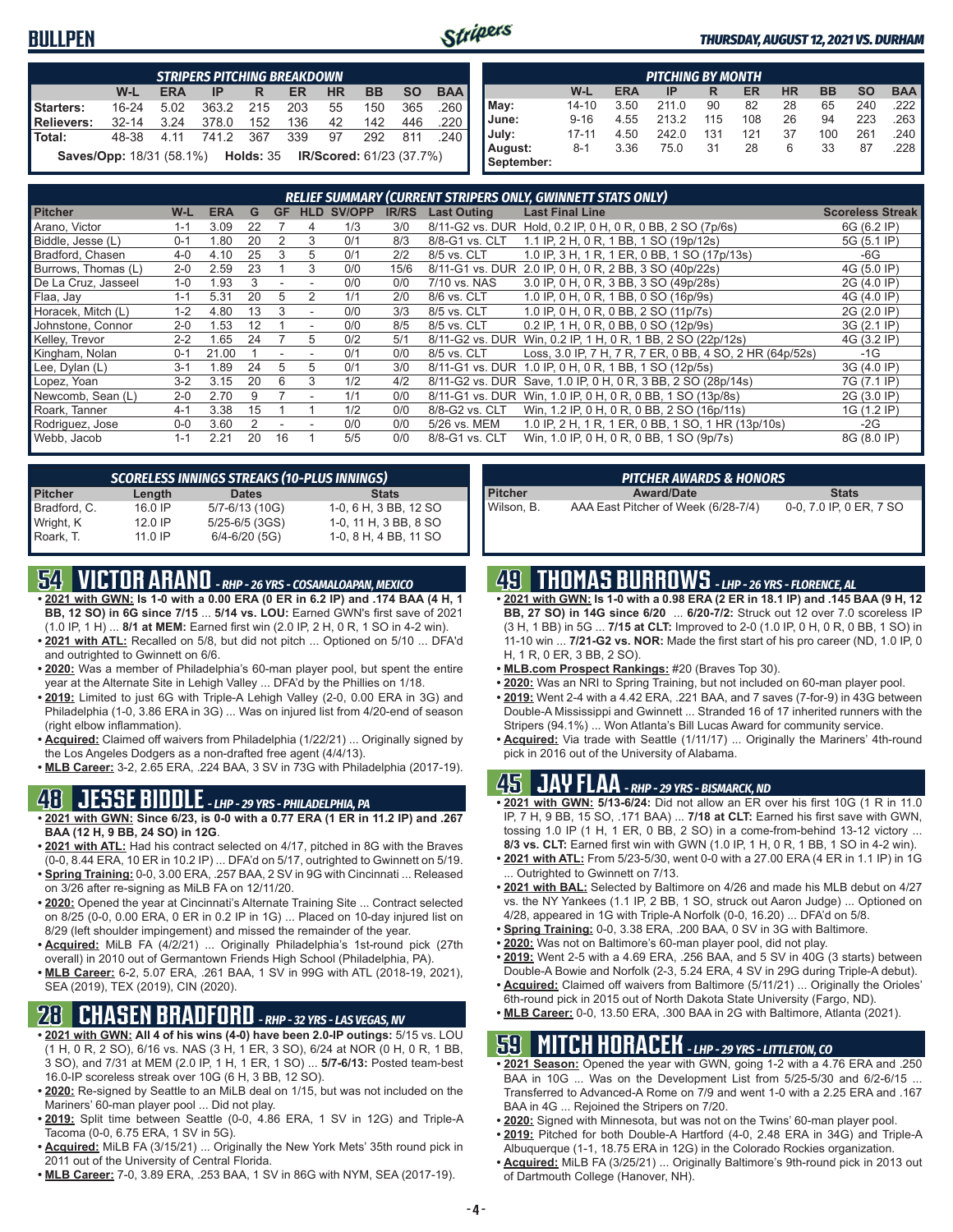## **51 CONNOR JOHNSTONE** *- RHP - 26 YRS - SAN DIEGO, CA*

- **• 2021 with GWN: Is 2-0 with a 1.53 ERA and .133 BAA in 12G in relief** (1-6, 7.16 ERA, .313 BAA in 11 starts) ... **5/4-5/8:** Threw 8.0 scoreless IP over his first 2 outings, including a 5.0-inning spot start (win, 1 H, 0 BB, 5 SO) on 5/8 at CLT.
- **• Spring Training:** 0-1, 4.76 ERA, .273 BAA, 1 SV in 6G with Atlanta (NRI).
- **• 2020:** Was an NRI to Braves Spring Training, but not on 60-man player pool.
- **• 2019:** With Double-A Mississippi and Gwinnett, went 7-4 with a 4.24 ERA, .296 BAA, and 1 SV in 35G (7 starts) ... His 7 wins ranked T-8th in the Braves org.
- **• Acquired:** Braves 21st-round pick in 2017 out of Wake Forest University.
- **• Local Product:** Played baseball at Roswell High School (Roswell, GA).

## **43 TREVOR KELLEY** *- RHP - 27 YRS - PROVIDENCE, RI*

- **• 2021 with GWN: Is 2-0 with a 0.00 ERA (1 R, 0 ER in 10.2 IP) and .084 BAA (4 H, 5 BB, 16 SO) over 10G since 7/11** ... **5/12-6/27:** Allowed runs in just 2 of 13G for a 1.72 ERA (3 ER in 15.2 IP, 13 H, 6 BB, 15 SO, .241 BAA).
- **• Spring Training:** Did not pitch in Chicago Cubs' MLB camp ... Released on 4/23. **• 2020:** Pitched in 4G with Philadelphia, going 0-0 with a 10.80 ERA ... Outrighted on 8/14 and spent the rest of the season at the Phillies Alternate Site.
- **• 2019:** In 52G with Triple-A Pawtucket, went 5-5 with a 1.79 ERA, .216 BAA, and 12 SV ... Was an International League Midseason and Postseason All-Star and a *Baseball America* Triple-A All-Star ... Led IL in appearances and was T-1st in saves ... Made MLB debut on 7/2 at Toronto and logged 10G with Boston (0-3, 8.64 ERA).
- **• Acquired:** MiLB FA (4/28/21) ... Originally Boston's 36th-round pick in 2015 out of the University of North Carolina at Chapel Hill.
- **• MLB Career:** 0-3, 9.26 ERA, .347 BAA, 0 SV in 14G with BOS (2019), PHI (2020).

### **58 DYLAN LEE** *- LHP - 27 YRS - DINUBA, CA*

- **• 2021 with GWN: Is 1-1 with a 0.00 ERA (1 R, 0 ER in 8.1 IP) and .143 BAA (4 H, 2 BB, 8 SO) in 7G since 7/18** ... **5/4 at CLT:** Earned the win in his Stripers' debut (2.0 IP, 1 H, 1 R, 0 ER, 0 BB, 3 SO in 10-9 win in 12 innings) ... **6/11 at MEM:** Recorded his first pro hit, a double (1-for-2, R) ... **5/26-7/9:** Had a 1.65 ERA (3 ER in 16.1 IP, 9 H, 2 BB, 12 SO) and .161 BAA over 12G.
- **• Spring Training:** 0-0, 0.00 ERA, 0 SV in 2G with Miami ... Released on 3/29.
- **• 2020:** Was a non-roster invite to Marlins Spring Training, but was not on Miami's 60-man player pool ... Did not play.
- **• 2019:** Logged 45G between Double-A Jacksonville (0-3, 1.91 ERA, .176 BAA, 13 SV in 32G) and Triple-A New Orleans (1-3, 4.71 ERA, .329 BAA, 0 SV in 13G).
- **• Acquired:** MiLB FA (4/15/21) ... Originally Miami's 10th-round pick in 2016 out of Cal State Fresno (Fresno, CA).

## **55 YOAN LOPEZ** *- RHP - 28 YRS - NUEVA GERONA, CUBA*

- **• 2021 with GWN:** Has a pair of wins in extra innings, 6/9-G2 at MEM (1.0 IP, 1 H, 0 R in 3-1 win in 8 innings) and 6/18 vs. NAS (1.0 IP, 2 H, 1 R, 0 ER, 1 SO in 8-7 win in 10 innings) ... **8/11-G2 vs. DUR:** Tallied his first save with the Stripers (1.0 IP, H, 0 R, 3 BB, 2 SO), leaving bases loaded in 5-3 win.
- **• 2021 with ARI:** Began the season on Arizona's Opening Day roster ... In 2 stints, went 0-0 with a 6.57 ERA (9 ER in 12.1 IP) and 0 SV (0-for-3) in 13G ... DFA'd on 5/20, traded to Atlanta on 5/22 and optioned to Gwinnett.
- **• Spring Training:** 1-0, 4.91 ERA, .214 BAA, 0 SV in 8G with Arizona.
- **• 2020:** In 20G with Arizona, went 0-1 with a 5.95 ERA, .269 BAA, and 2 holds.
- **• 2019:** Set MLB career highs in G (70) and holds (21), going 2-7 with a 3.41 ERA, .232 BAA, and 1 SV (1-for-4) with the D-backs.
- **• Acquired:** Via trade with Arizona in exchange for CF Deivi Estrada (5/22/21) ... Originally signed by the D-backs as a NDFA out of Cuba (1/16/15).
- **• MLB Career:** 2-8, 4.25 ERA, .252 BAA, 1 SV in 113G with Arizona (2018-21).

### **34 SEAN NEWCOMB** *- LHP - 28 YRS - BROCKTON, MA*

- **• 2021 with GWN:** Has been optioned 3 times, on 5/5, 6/30, and 7/31 ... **5/6-7/3:** Struck out 8 over 3.0 scoreless IP (1 H, 1 BB) in 3G ... **7/16 at CLT:** Struck out the side in the 9th for his first save (1.0 IP, 0 H, 0 R, 1 HB) ... **8/6 vs. CLT:** Struck out 4 over 2.0 IP (2 H, 0 R) in 10th and 11th innings for the win in 4-3 victory.
- **• Gwinnett Career:** 6-4 with a 2.78 ERA and .209 BAA in 23G (14GS) since 2017.
- **• 2021 with ATL:** In 26G in relief, is 2-0 with a 5.68 ERA, .250 BAA, and 1 SV.
- **• 2020:** Made just 4 starts with the Braves (0-2, 11.20 ERA) ... Spent most of the year at the Alternate Training Site at Coolray Field.
- **• Acquired:** Via trade with the Los Angeles Angels in exchange for SS Andrelton Simmons (11/12/15) ... Originally the Angels' 1st-round pick (15th overall) in 2014 out of the University of Hartford (West Hartford, CT).
- **• MLB Career:** 24-23, 4.27 ERA, .243 BAA, 2 SV in 135G (57GS) with Atlanta (2017-21) ... In 6G during the 2018-19 Postseasons, went 1-0 with a 1.08 ERA.

#### **57 TANNER ROARK** *- RHP - 34 YRS - WILMINGTON, IL*

- **• 2021 with GWN: In 8G (2 starts) since 7/4, is 3-0 with a 1.72 ERA (3 ER in 15.2 IP), 1 save, and .173 BAA (9 H, 5 BB, 19 SO)** ... **6/4-6/20:** Pitched 11.0 scoreless innings over 5G (8 H, 4 BB, 11 SO, .205 BAA) ... **7/13 at CLT:** Notched his first save since 2015 with WAS (2.0 IP, 3 H, 1 ER, 0 BB, 2 SO in 5-3 win).
- **• 2021 with ATL:** Contract selected on 6/24, but did not pitch before being optioned back to Gwinnett on 6/27.
- **• 2021 with TOR:** Was on Toronto's Opening Day roster, went 0-1 with a 6.43 ERA in 3G (1 start) ... Released by the Blue Jays on 5/3.
- **• Spring Training:** 2-1, 8.44 ERA, .295 BAA in 4 starts with Toronto.
- **• 2020:** Made 11 starts with the Blue Jays, going 2-3 with a 6.80 ERA and .309 BAA.
- **• 2019:** Went 10-10 with a 4.35 ERA and .275 BAA in 31 starts with CIN and OAK.
- **• Acquired:** MiLB FA (5/10/21) ... Originally Texas's 25th-round pick in 2008 out of the University of Illinois at Urbana-Champaign.
- **• MLB Career:** 76-68, 3.85 ERA, .254 BAA, 1 SV in 227G (184 starts) with WSH, CIN, OAK, TOR (2013-21) ... Pitched in 2014 and 2016 Postseasons with Nationals (0-1, 3.86 ERA in 3G, 1 start).

### **71 JACOB WEBB** *- RHP - 27 YRS - RIVERSIDE, CA*

- **• Leaderboard:** Entering 8/12, ranks T-10th in Triple-A East in saves with 5 (5-for-5, 3.60 ERA, 2 ER in 5.0 IP, 4 H, 1 BB, 7 SO, 1 HB in those outings).
- **• 2021 with GWN: Has pitched 8.0 scoreless innings over 8G since 7/17, going 1-0 with a .103 BAA (3 H, 2 BB, 11 SO) in that span** ... **5/26-6/9:** Struck out 5 over 5.0 IP (0 R, 2 H, 0 BB) in 5G.
- **• 2021 with ATL:** Recalled 4 times (4/7, 4/10, 6/5, 6/17) ... In 17G with the Braves, is 1-2 with a 5.29 ERA (10 ER in 17.0 IP) and a .324 BAA.
- **• Spring Training:** 1-0, 2.57 ERA, .222 BAA, 2 HLD in 7G with Atlanta ... Optioned to the Alternate Training Site in Gwinnett on 3/25.
- **• 2020:** Assigned to the Alternate Training Site on 7/19, but missed over a month with a right shoulder strain (placed on 60-day injured list on 7/20) ... Activated on 9/8 and went 0-0 with a 0.00 ERA (0 ER in 10.0 IP) and .200 BAA in 8G ... Made his MLB Postseason debut, going 0-0 with a 9.00 ERA (3 ER in 3.0 IP) in 3G.
- **• 2019:** Made his MLB debut with Atlanta, going 4-0 with a 1.39 ERA (5 ER in 32.1 IP), .205 BAA, 9 holds, and 2 saves (2-for-4) in 36G ... Also logged 10G with Gwinnett (0-1, 6.97 ERA, .225 BAA, 1 SV).
- **• Acquired:** Braves' 18th-round pick in 2014 out of Tabor College (Hillsboro, KS).
- **• MLB Career:** 5-2, 2.28 ERA, .243 BAA, 2 SV in 61G with Atlanta (2019-21).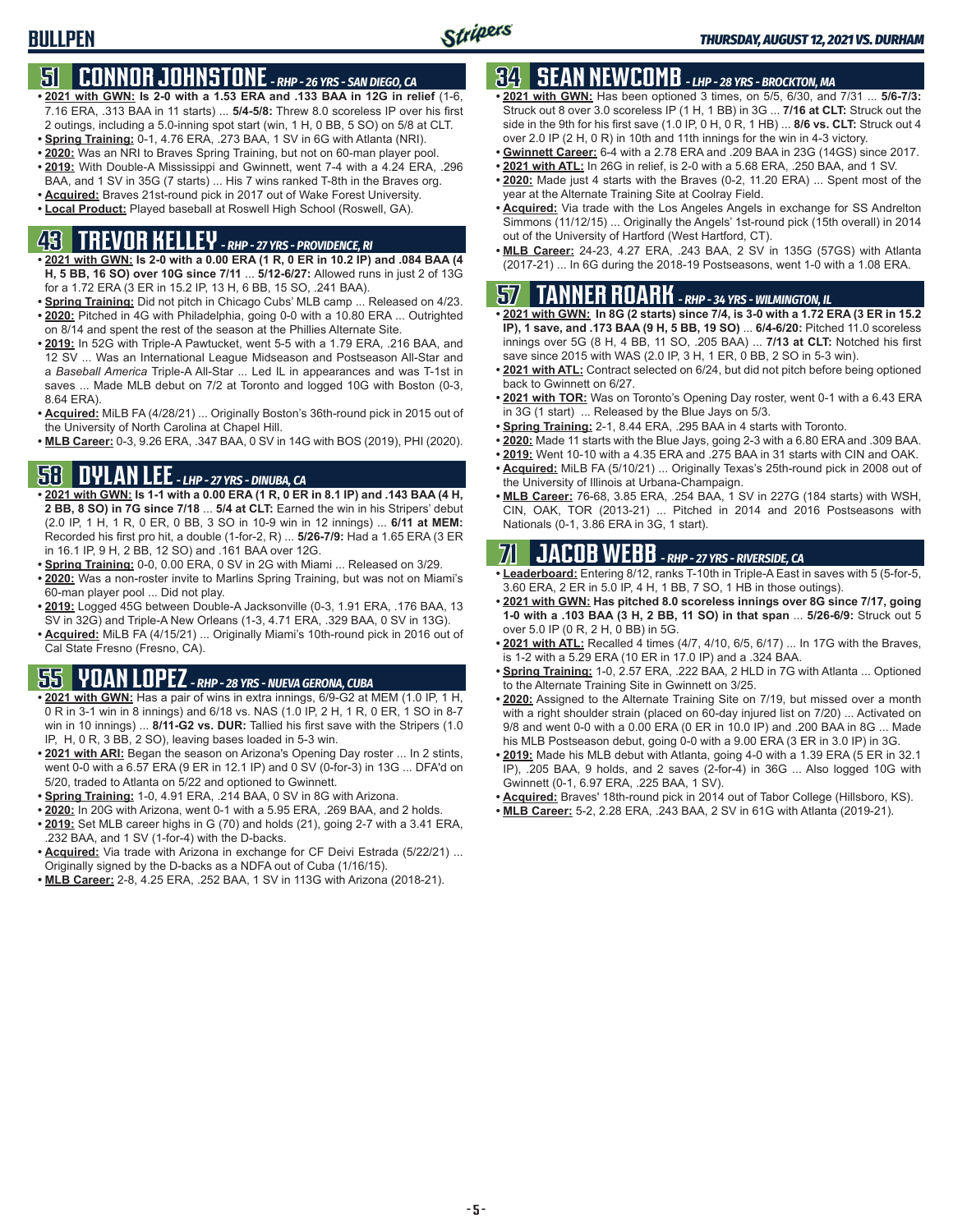| <b>OFFENSE</b> |                            |                                                                                              | Stripers |  |  |  |  |  | <b>THURSDAY, AUGUST 12, 2021 VS. DURHAM</b> |
|----------------|----------------------------|----------------------------------------------------------------------------------------------|----------|--|--|--|--|--|---------------------------------------------|
| TOTAL:         | 254, 116 HR, 774 OPS RISP: | 264, 34 HR, .814 OPS RUNS/INNING: 1 2 3 4 5 6 7 8 9 X TOT                                    |          |  |  |  |  |  |                                             |
| Vs. LHP:       |                            | 252, 46 HR, 788 OPS RISP/20: 254, 16 HR, 792 OPS Stripers: 69 44 43 48 51 46 59 46 36 13 455 |          |  |  |  |  |  |                                             |
|                |                            | Vs. RHP: 255, 70 HR, 767 OPS LOADED: 321, 7 HR, 1.016 OPS Opponents:                         |          |  |  |  |  |  | 56 45 48 45 34 45 36 26 18 14 367           |

|            | <b>HOME RUNS</b><br><b>MULTI-GAMES</b> |                |                |                          |                |                          |                |                        |                                                     |                |                |                |
|------------|----------------------------------------|----------------|----------------|--------------------------|----------------|--------------------------|----------------|------------------------|-----------------------------------------------------|----------------|----------------|----------------|
| Player     | 1 <sub>R</sub>                         | 2R             | 3R             | GS                       | Tot.           |                          |                | Off LH Off RH Team W-L | Last HR with Gwinnett (Regular Season)              | <b>Hit</b>     | <b>RBI</b>     | <b>HR</b>      |
| Almonte    | $\overline{2}$                         |                | ۰              |                          | 3              |                          | 2              | $3-0$                  | 5/30/21 vs. MEM, 1R (RH Connor Jones)               | 8              | 5              |                |
| Arcia      | 11                                     | 5              |                | ۰                        | 16             | 7                        | 9              | $9 - 4$                | 8/11/21-G2 vs. DUR, 2R (RH Chris Ellis), 2nd of Gm. | 19             | 10             | $\overline{2}$ |
| Brugman    | $\sim$                                 |                | ٠              | $\overline{\phantom{a}}$ |                |                          | $\sim$         | $0 - 0$                |                                                     | $\sim$         | $\sim$         |                |
| Camargo    | 4                                      | 4              | 2              |                          | 10             | 5                        | 5              | $6 - 3$                | 8/4/21 vs. CLT, 3R (RH Mike Wright Jr.)             | 21             | 10             | $\mathbf{1}$   |
| Casteel    |                                        | 3              |                |                          | 4              | $\overline{2}$           | $\overline{2}$ | $3 - 1$                | 8/8/21-G2 vs. CLT, 2R (RH Jimmy Lambert)            | 6              | 6              |                |
| Contreras  | 4                                      | 3              |                | $\overline{a}$           | 8              |                          | $\overline{7}$ | $7 - 1$                | 7/29/21 at MEM, 2R (RH Angel Rondon)                | 8              | $\overline{7}$ |                |
| d'Arnaud   |                                        |                |                | $\overline{\phantom{0}}$ |                |                          |                | $0 - 0$                |                                                     |                | ۰              | ۰              |
| Demeritte  | $\overline{7}$                         | 3              |                | 3                        | 13             | 6                        | 7              | $12 - 1$               | 8/8/21-G2, 2R (RH Ofreidy Gomez)                    | 11             | 9              |                |
| Ervin      | 3                                      | $\overline{2}$ |                | $\overline{\phantom{a}}$ | 6              | $\Delta$                 | $\overline{2}$ | $4 - 2$                | 7/14/21 at CLT, 1R (LH Hunter Schryver)             | $\overline{7}$ | $\overline{7}$ | ٠              |
| Goins      | $\overline{2}$                         |                |                |                          | 3              |                          | $\overline{2}$ | $2 - 1$                | 8/11/21-G2 vs. DUR, 1R (RH Chris Ellis)             | 12             | 6              |                |
| Gore       |                                        |                | ۰              |                          | ۰              |                          |                | $0 - 0$                |                                                     | 3              | $\overline{a}$ |                |
| Heredia    | $\sim$                                 |                | ۰              | ٠                        | ۰              |                          |                | $0 - 0$                |                                                     |                | ۰              |                |
| Inciarte   | $\overline{\phantom{0}}$               |                |                | $\overline{\phantom{a}}$ |                |                          |                | $0 - 0$                |                                                     | ٠              | ٠              |                |
| Jackson    | 4                                      | 4              |                | $\overline{2}$           | 11             | 8                        | 3              | $5 - 2$                | 7/28/21, 1R (LH Matthew Liberatore), 2nd of Gm.     | 11             | 10             | 3              |
| Kazmar Jr. | 5                                      | $\overline{2}$ |                |                          | 8              | $\overline{2}$           | 6              | $5-3$                  | 8/8/21-G1 vs. CLT, 1R (RH Ryan Burr)                | 6              | 5              |                |
| Kipnis     | $\overline{2}$                         | $\overline{2}$ |                | ٠                        | 5              |                          | 5              | $4 - 1$                | 7/14/21 at CLT, 1R (RH Ofreidy Gomez)               | 10             | $\overline{7}$ | $\sim$         |
| Lucroy     |                                        |                |                | ٠                        | $\overline{2}$ |                          | $\overline{2}$ | $1 - 1$                | 6/10/21 at MEM, 3R (RH Grant Black)                 | 4              | 3              | ٠              |
| Martinez   |                                        |                |                |                          |                |                          |                | $0 - 0$                |                                                     | $\overline{2}$ |                |                |
| Morales    | $\sim$                                 |                |                | ۰                        |                | $\overline{\phantom{a}}$ |                | $1 - 0$                | 5/7/21 at CLT, 3R (RH Joe De Carlo)                 |                |                | $\sim$         |
| Pache      | $\overline{7}$                         |                |                |                          | 9              | 3                        | 6              | $6 - 2$                | 8/11/21-G2 vs. DUR, 1R (RH Chris Ellis)             | 11             | $\overline{7}$ | 1              |
| Rosario    |                                        |                |                |                          |                |                          |                | $0 - 0$                |                                                     |                | ٠              |                |
| Sanchez    | 3                                      | $\overline{2}$ |                |                          | 6              | 3                        | 3              | $3 - 2$                | 8/5/21 vs. CLT, 2R (RH Jonathan Stiever)            | $\overline{7}$ | 6              | $\overline{ }$ |
| Snider     | $\overline{2}$                         |                |                | $\sim$                   | 3              |                          | 3              | $3-0$                  | 7/15/21 at CLT, 2R (RH Connor Sadzeck)              | 3              | 3              |                |
| Unroe      | $\overline{\phantom{a}}$               |                | ٠              | $\overline{\phantom{a}}$ | ٠              |                          |                | $0 - 0$                | 7/19/19 vs. ROC, 1R (RH Drew Hutchison)             | $\blacksquare$ | ۰              | ۰              |
| Waters     | 4                                      | $\overline{2}$ | $\overline{2}$ |                          | 8              | Δ                        | 4              | $4 - 3$                | 7/24/21 vs. NOR, 1R (RH Eric Hanhold)               | 18             | 6              |                |
| Total:     | 61                                     | 35             | 13             | 7                        | 116            |                          |                |                        |                                                     |                |                |                |

| <b>HOME RUN VARIANTS</b>                                  |                          |            |            |                |                     |                | <b>PINCH HITTERS</b> |                                        |              |                                              |                     |
|-----------------------------------------------------------|--------------------------|------------|------------|----------------|---------------------|----------------|----------------------|----------------------------------------|--------------|----------------------------------------------|---------------------|
| Back-to-Back Homers (3x):                                 |                          |            |            | Player         | AVG.                | <b>AB</b>      | н                    | 2B                                     | 3B           | <b>HR</b>                                    | <b>RBI</b>          |
| Almonte (GS) / Snider, 5/7 at CLT (1st Inning)            |                          |            |            | Almonte        | 1.000               |                |                      | 0                                      | $\Omega$     | 0                                            | $\overline{2}$      |
| Jackson (2R) / Contreras, 7/14 at CLT (1st Inning)        |                          |            |            | Arcia          | $---$               | $\mathbf 0$    | $\Omega$             | $\mathbf 0$                            | $\Omega$     | 0                                            | $\mathbf 0$         |
| Pache (1R) / Arcia (1R), 8/11-G2 vs. DUR (1st Inning)     |                          |            |            | Casteel        | .136                | 22             | 3                    | $\overline{1}$                         | $\Omega$     | $\mathbf{1}$                                 | $\overline{4}$      |
|                                                           |                          |            |            | Contreras      | .500                | $\overline{2}$ |                      | $\Omega$                               | $\Omega$     | $\Omega$                                     | 0                   |
| Back-to-Back-to-Back Homers (1x):                         |                          |            |            | Demeritte      | .400                | 5              | 2                    | $\overline{1}$                         | $\Omega$     | $\mathbf{1}$                                 | $\mathbf{1}$        |
| Arcia (2R) / Camargo / Demeritte, 5/8 at CLT (6th Inning) |                          |            |            | Ervin          | .200                | 10             | $\overline{2}$       | $\mathbf 0$                            | $\Omega$     | $\mathbf{1}$                                 | 3                   |
| Pinch-Hit Homers (3x):                                    |                          |            |            | Goins          | .000                | $\overline{2}$ | $\mathbf 0$          | $\mathbf 0$                            | $\Omega$     | 0                                            | $\mathbf 0$         |
| Demeritte (1R), 5/12 vs. LOU (7th Inning)                 |                          | Gore       | .200       | 5              |                     | $\Omega$       | $\mathbf{0}$         | 0                                      | $\mathbf 0$  |                                              |                     |
| Casteel (2R), 6/3 vs. JAX (7th Inning)                    |                          |            |            | Jackson        | .000                | $\mathbf{1}$   | $\mathbf 0$          | $\mathbf 0$                            | 0            | 0                                            | $\pmb{0}$           |
| Ervin (2R), 7/7 vs. NAS (6th Inning)                      |                          |            |            | Kazmar Jr.     | .000                | $\overline{7}$ | $\mathbf 0$          | $\Omega$                               | 0            | 0                                            | $\mathbf 0$         |
|                                                           |                          |            |            | Lee            | .000                | $\overline{1}$ | $\mathbf 0$          | $\Omega$                               | $\Omega$     | 0                                            | $\mathbf 0$         |
| Leadoff (Game) Homers (4x):                               |                          |            |            | Lucroy         | .000                | 3              | $\mathbf 0$          | $\mathbf 0$                            | $\Omega$     | 0                                            | $\mathbf 0$         |
| Waters (2x), 5/19 at NAS, 7/22 vs. NOR                    |                          |            |            | Morales        | .000                | $\overline{2}$ | $\Omega$             | $\Omega$                               | $\mathbf{0}$ | 0                                            | $\mathsf{O}\xspace$ |
| Arcia (1x), 7/3 at DUR                                    |                          |            |            | Pache          | .000                | $\mathbf{1}$   | $\mathbf 0$          | $\mathbf 0$                            | $\Omega$     | $\overline{0}$                               | $\mathsf{O}\xspace$ |
| Pache (1x), 8/8-G2 vs. CLT                                |                          |            |            | Sanchez        | .000                | 6              | $\mathbf 0$          | $\mathbf 0$                            | 0            | 0                                            | $\mathbf 0$         |
|                                                           |                          |            |            | Snider         | .077                | 13             |                      | $\mathbf 0$                            | $\Omega$     | 0                                            | $\mathbf 0$         |
| Walk-Off Homers (1x):                                     |                          |            |            | Unroe          | .000                | $\overline{4}$ | $\Omega$             | $\mathbf 0$                            | 0            | 0                                            | $\mathbf 0$         |
| Arcia (Solo), 5/16 vs. LOU (9th Inning)                   |                          |            |            | <b>Totals:</b> | .129                | 85             | 11                   | $\overline{2}$                         | $\mathbf{0}$ | 3                                            | 10                  |
|                                                           |                          |            |            |                |                     |                |                      |                                        |              |                                              |                     |
| <b>STRIPERS BATTING BY MONTH</b>                          |                          |            |            |                |                     |                |                      | <b>HITTING STREAKS (10-PLUS GAMES)</b> |              |                                              |                     |
| <b>AVG</b><br>G<br>2B<br>3B<br><b>HR</b><br><b>RBI</b>    | <b>SB</b><br><b>OBP</b>  | <b>SLG</b> | <b>OPS</b> | <b>Player</b>  | <b>Length/Dates</b> |                |                      |                                        | <b>Stats</b> |                                              |                     |
| .254<br>36<br>138<br>May:<br>24<br>43<br>2                | 24<br>.366               | .445       | .811       | Arcia          | 13G (5/4-5/18)      |                |                      |                                        |              | .393 (22-56), 4 2B, 7 HR, 17 R, 12 RBI       |                     |
| June:<br>.227<br>36<br>88<br>25<br>3<br>21                | .308<br>23               | .357       | .665       | Contreras      | 13G (7/10-7/27)     |                |                      |                                        |              | .385 (20-52), 5 2B, 7 HR, 14 R, 20 RBI       |                     |
| 52<br>2<br>.271<br>28<br>47<br>July:<br>161               | 23<br>.352               | .479       | .831       | Demeritte      | 10G (6/2-7/21)      |                |                      |                                        |              | .372 (16-43), 2 2B, 3 HR, 10 R, 8 RBI        |                     |
| 2<br>9<br>11<br>12<br>.270<br>40<br>August:               | 6<br>.337                | .453       | .790       |                |                     |                |                      |                                        |              |                                              |                     |
| September:                                                |                          |            |            |                |                     |                |                      |                                        |              |                                              |                     |
|                                                           |                          |            |            |                |                     |                |                      |                                        |              |                                              |                     |
| <b>HITTER AWARDS &amp; HONORS</b>                         |                          |            |            |                |                     |                |                      | <b>ON-BASE STREAKS (15-PLUS GAMES)</b> |              |                                              |                     |
| Player<br><b>Award/Date</b>                               | <b>Stats</b>             |            |            | Player         | <b>Length/Dates</b> |                |                      |                                        | <b>Stats</b> |                                              |                     |
| Waters<br>Sirius XM All-Star Futures Game (7/11)          | Game: 1-1, BB            |            |            | Camargo        | 18G (6/18-7/8)      |                |                      |                                        |              | .303 (20-66), 6 2B, 2 HR, 7 RBI, 7 BB        |                     |
| AAA East Player of Week (7/13-18)<br>Contreras            | .462, 3 2B, 3 HR, 12 RBI |            |            | Camargo        | 17G (7/22-Current)  |                |                      |                                        |              | .328 (21-64), 4 2B, 1 3B, 2 HR, 14 RBI, 6 BB |                     |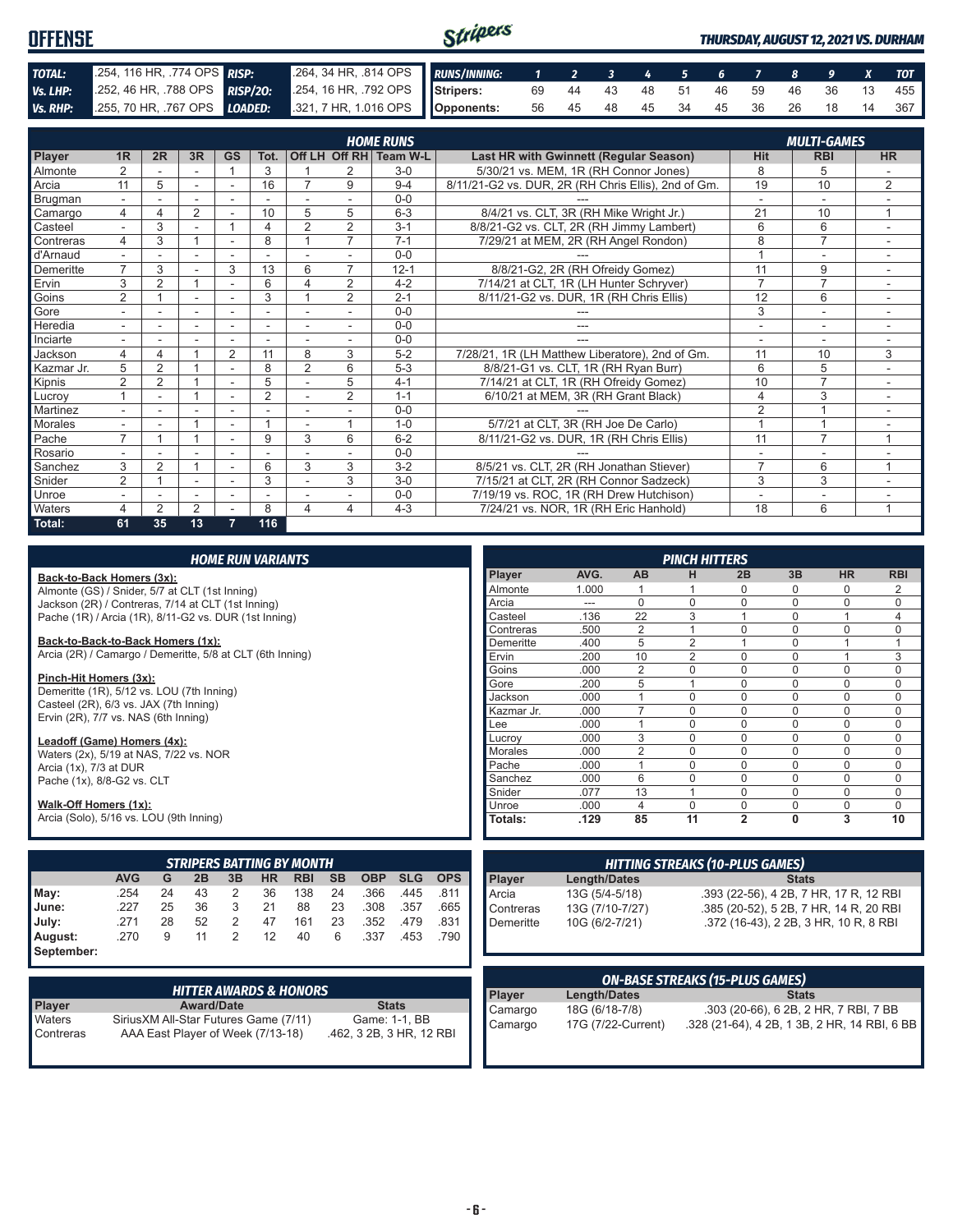### **BATTER BIOS**

## **13 ORLANDO ARCIA** *- SS - 27 YRS - ANACO, VENEZUELA*

*SEASON WITH GWN:*.307, 16 HR, 35 RBI, 5 SB, .946 OPS *HIT STREAK:* 1G (2-3)

- *8/11 vs. DUR:*2-6, 2 HR, 2 R, 3 RBI, BB *SERIES:* .333 (2-6), 2 HR, 3 RBI **• Leaderboard:** Entering 8/12, ranks among Triple-A East top 10 in SLG (5th, .567), OPS (5th, .946), AVG (7th, .307), R (9th, 47), TB (T9th, 131), HR (T10th, 16).
- **• 2021 with GWN: Has reached base safely in 54 of 59G (91.5%)** ... **5/4-5/18:**  Hit safely in first 13G (.393, 7 HR, 17 R, 12 RBI, 2 SB, 1.301 OPS) ... **5/9 at CLT:** Tied GWN's single-game HR record (3-for-4, 3 HR, 4 R, 4 RBI) ... **5/16 vs. LOU:** Blasted walk-off solo HR (#7) in 9th ... **6/18 vs. NAS:** Went 3-for-5 with 3 XBH, including game-tying double in 10th, scored walk-off run ... **6/5-6/23:** Posted 14G on-base streak (.333, 17-for-51, 4 2B, 3 HR, 11 R, 8 RBI, 6 BB) ... **8/11 vs. DUR:** Tallied 2nd multi-HR game of the year in G2 of DH (2-for-3, 2 HR, 3 RBI).
- **• 2021 with ATL:** Recalled on 7/4 ... Hit .204 (10-for-49, 1 2B, 2 HR, 5 R, 9 RBI) in 17G ... Optioned back to Gwinnett on 7/31.
- **• 2021 with MIL:** Was on Milwaukee's Opening Day roster and batted .091 (1-for-11, 1 RBI) in 4G before being traded to Atlanta on 4/6 (sent to Alternate Site).
- **• 2020:** Spent 59 games with the Brewers, batting .260 (10 2B, 1 3B, 5 HR, 22 R, 20 RBI, 2 SB) ... Played in 2 Postseason games (.143, 1-for-7, 1 HR, 2 RBI).
- **• Acquired:** Via trade with Milwaukee in exchange for RHP Chad Sobotka and RHP Patrick Weigel (4/6/21) ... Originally signed by Milwaukee as a NDFA (10/22/10).
- **• MLB Career:** .242, 70 2B, 7 3B, 44 HR, 189 RBI, 40 SB in 559G with MIL, ATL (2016-21) ... Played in the Postseason from 2018-20 (.295, 4 HR, 6 RBI in 13G).

## **17 JOHAN CAMARGO** *- INF - 27 YRS - PANAMA CITY, PANAMA*

*SEASON WITH GWN:*.317, 10 HR, 40 RBI, 0 SB, .919 OPS *HIT STREAK:* 6G (6-22)

- *8/11 vs. DUR:* 2-6, 2B, 2 R, BB *SERIES:* .333 (2-6), 2B **• Leaderboard:** Entering 8/12, ranks among Triple-A East top 10 in AVG (2nd, .317), R (T3rd, 51), OBP (5th, .399), H (T7th, 80), OPS (8th, .919), TB (T9th, 131). **• 2021 with GWN: Riding a 17G on-base streak since 7/22 (.328, 21-for-64, 4 2B, 1 3B, 2 HR, 11 R, 14 RBI, 6 BB, .380 OBP)** ... **5/8 at CLT:** Notched first career multi-HR game (2-for-4, 2 HR, 2 RBI) ... **6/5 vs. JAX:** Started 5-4-3 triple play, GWN's first since 5/28/19 at TOL ... **6/18-7/8:** Posted 18G on-base streak (.303, 20-for-66, 6 2B, 2 HR, 9 R, 7 RBI, 7 BB) ... **7/18 at CLT:** Hit a 2-out, 2-run HR (#8) in 9th for a 12-11 lead (GWN had trailed 11-3) ... **7/30 at MEM:** Tallied season-high 4 RBI (2-for-4, 2B, HR #9) in 8-7 win.
- **• Gwinnett Career:** Has hits in 93 of 122G (76.2%) since 2017, batting .331 (156 for-472, 34 2B, 3 3B, 19 HR, 84 R, 82 RBI, 1 SB, .933 OPS).
- **• 2021 with ATL:** In 6 stints with the Braves, batting .000 (0-for-16, 1 R) in 15G.
- **• 2020:** Made Braves' Opening Day roster and batted .200 (8 2B, 4 HR, 16 R, 9 RBI) in 35G ... Added to the NLCS roster in place of injured Adam Duvall prior to Game 2 and played in 4G (.250, 2-for-8, 1 2B, 1 RBI).
- **• Acquired:** NDFA (7/2/10) out of Panama City, Panama.
- **• MLB Career:** .257, 68 2B, 4 3B, 34 HR, 144 RBI, 2 SB in 364G with Atlanta (2017- 21) ... Played in 2018 and 2020 Postseasons (.087, 1 2B, 1 RBI in 8G).

## **9 RYAN CASTEEL** *- 1B/C - 30 YRS - CHATTANOOGA, TN*

*SEASON WITH GWN:*.236, 4 HR, 19 RBI, 0 SB, .725 OPS *HIT STREAK:* 1G (1-3) *8/11 vs. DUR:*DNP *SERIES:* .--- (0-0)

- **• 2021 with GWN: 5/15-5/18:** Had 6 RBI in 3G span, including 5/15 vs. LOU (1 for-2, GW 3-run 2B, 3 RBI) and 5/16 vs. LOU (1-for-3, HR, 2 RBI) ... **6/2 vs. JAX:** Notched pinch-hit 2-run double ... **6/3 vs. JAX:** Hit pinch-hit 2-run HR (#2) ... **6/24 at NOR:** Crushed game-winning grand slam (#3) in 6-2 victory (1-for-4, 4 RBI), his 2nd career slam (first since 7/20/13 with Adv-A Modesto) ... **8/8-G2 vs. CLT:** Homered for the first time since 6/24 (#4), a decisive 2-run shot in 8-2 victory.
- **• 2020:** Was not on the Braves' 60-man player pool ... Did not play.
- **• 2019:** Played 118G with Double-A Mississippi, batting .263 (21 2B, 2 3B, 21 HR, 73 RBI, .811 OPS) ... Ranked 2nd in the Southern League in homers and RBI, 3rd in slugging (.477) ... Was his 2nd career 20-homer season (hit 22 in 2013).
- **• Acquired:** MiLB FA (3/14/21) ... Originally Colorado's 17th-round pick in 2010 out of Cleveland State Community College (Cleveland, TN).

## **24 WILLIAM CONTRERAS** *- C - 23 YRS - PUERTO CABELLO, VZ*

- *SEASON WITH GWN:*.351, 8 HR, 27 RBI, 0 SB, 1.076 OPS *HIT STREAK:* 3G (3-9) *8/11 vs. DUR:* 2-6, R *SERIES:* .333 (2-6)
- **• 2021 with GWN: Has hit safely in 23 of 27G (85.2%) during Triple-A debut** ... **Since 7/8, ranks among the Triple-A East top 5 in RBI (T-1st, 27), SLG (3rd, .670), AVG (4th, .351), OPS (4th, 1.076), HR (T-4th, 8), and TB (T-4th, 65)** ... **7/13-7/18:** Named Triple-A East Player of the Week (.462, 12-for-26, 3 2B, 3 HR, 7 R, 12 RBI, 1.440 OPS) ... **7/10-7/27:** Posted a 13G hitting streak, tied for GWN's longest this year (.385, 20-for-52, 5 2B, 7 HR, 14 R, 20 RBI, 1.333 OPS).
- **• 2021 with ATL:** On the Braves' Opening Day roster ... Hit .204 (3 2B, 1 3B, 7 HR, 16 R, 21 RBI, .666 OPS) in 44G through 7/6 ... Optioned on 7/7.
- **• 2020:** Spent most of the year at the Alternate Training Site at Coolray Field ... Recalled by Atlanta for his MLB debut on 7/24 ... Hit .400 (4-for-10, 1 2B, 1 RBI) in 4G before being optioned on 7/29.
- **• Bloodlines:** Older brother is Chicago Cubs' C Willson Contreras.
- **• Acquired:** NDFA (2/1/15) out of Puerto Cabello, Venezuela.
- **• MLB Career:** .217, 4 2B, 1 3B, 7 HR, 22 RBI, 0 SB in 48G with Atlanta (2020-21).

# **12 TRAVIS DEMERITTE** *- OF - 26 YRS - NEW YORK, NY*

*SEASON WITH GWN:*.296, 13 HR, 36 RBI, 5 SB, 1.027 OPS *HIT STREAK:* 2G (2-7) *8/11 vs. DUR:*DNP *SERIES:* .--- (0-0)

- **• 2021 with GWN: 5/4 at CLT:** Tallied 5 RBI (3-for-6, HR) to set GWN Opening Night record ... **6/2-7/21:** Posted 10G hitting streak (.372, 16-for-43, 2 2B, 3 HR, 10 R, 8 RBI, 1.041 OPS) ... **6/10-7/10:** Was on the Injured List ... **7/13-8/3:** In first 16G since returning from the IL, hit .322 (19-for-59, 2 2B, 6 HR, 15 R, 19 RBI, 4 SB, 1.064 OPS) ... **7/17-7/25:** Hit 3 grand slams in 7G span (7/17 at CLT, 7/23 vs. NOR, 7/25 vs. NOR), raising his career total to 6 (4 with GWN) ... **7/18 at CLT:** Notched season-high 4 hits (4-for-5, 3 R, 2 RBI, SB) ... **7/27 at MEM:** Homered for 3rd straight game, GW solo blast (#12) in 1-0 win.
- **• Gwinnett Career:** In 143G since 2019, batting .289 (142-for-491, 39 2B, 2 3B, 33 HR, 102 R, 109 RBI, 9 SB, .970 OPS) with the Stripers.
- **• 2020:** Hit .172 with 1 2B, 4 RBI in 18G with Detroit ... DFA'd on 2/5/21.
- **• 2019:** Made his Triple-A debut with Gwinnett and was an IL All-Star (.286, 20 HR, 73 RBI, .944 OPS in 96G) ... Has 1 of the 9 20-HR seasons in GWN history ... Traded to Detroit on 7/31, made his MLB debut (.225, 3 HR, 10 RBI in 48G).
- **• Acquired:** Off Waivers from Detroit (2/12/21) ... Originally Texas' 1st-round pick (30th overall) in 2013 out of Winder-Barrow High School (Winder, GA).
- **• MLB Career:** .217, 8 2B, 2 3B, 3 HR, 14 RBI, 3 SB with Detroit (2019-20).

## **18 PHILLIP ERVIN** *- OF - 29 YRS - MOBILE, AL*

*SEASON WITH GWN:*.202, 6 HR, 24 RBI, 11 SB, .649 OPS *HIT STREAK:* -1G (0-3) *8/11 vs. DUR:*1-5, 2B *SERIES:* .200 (1-5), 2B

- **• 2021 with GWN: 6/2 vs. JAX:** Hit decisive 3-run HR (#1) and tallied season-high 4 RBI (1-for-4, R) ... **6/13 at MEM:** Belted game-tying 2-run HR (#2) with 2 outs in the 9th of an eventual 7-6 loss (1-for-3, 1 R, 2 RBI) ... **7/7 vs. NAS:** Clubbed game-tying 2-run pinch-hit HR (#5, 1-for-1, 2 RBI) ... **8/1 at MEM:** Lined GWRBI single with 2 outs in 9th inning in 4-2 win (1-for-2, RBI).
- **• 2020:** Between Cincinnati and Seattle, hit .149 with 3 2B, 4 RBI, 1 SB in 37G ... DFA'd by the Reds (8/28), Mariners (12/16), and Chicago Cubs (2/20/21).
- **• Acquired:** Off waivers from the Chicago Cubs (2/22/21) ... Originally Cincinnati's 1st-round pick (27th overall) in 2013 out of Samford University (Homewood, AL).
- **• MLB Career:** .247, 26 2B, 8 3B, 17 HR, 68 RBI, 15 SB in 237G with CIN, SEA (2017-20) ... Talled 7 of his 8 career triples in 2019 (ranked 7th in NL).

## **8 RYAN GOINS** *- INF - 33 YRS - TEMPLE, TX*

*SEASON WITH GWN:*.257, 3 HR, 27 RBI, 2 SB, .695 OPS *HIT STREAK:* 3G (3-9) *8/11 vs. DUR:*2-6, HR, R, RBI *SERIES:* .333 (2-6), HR, RBI

- **• 2021 with GWN: 5/4 at CLT:** Hit Gwinnett's first HR of the season (solo, 2-for-5, RBI) ... **5/12 vs. LOU:** Set season highs for hits (3-for-4) and RBI (3) ... **6/18-6/29:** Posted season-best 8G hitting streak (.400, 10-for-25, 1 2B, 3 R, 6 RBI) ... **7/4 at DUR:** Homered for the first time since Opening Night (2-run, #2, 1-for-4, 2 RBI).
- **• Tokyo Olympics:** Was on GWN's Temporary Inactive List while playing for Mexico in this year's Olympics ... Hit .250 (1-for-4, R, RBI) in 2G (MEX went 0-3).
- **• Triple-A Career:** Has played for BUF (2013-16), LHV (2018), CLT (2019), and GWN (2021) ... Was teammates with MGR Matt Tuiasosopo in 2014 with BUF.
- **• Spring Training:** .391, 2 2B, 0 HR, 5 RBI, 0 SB, .960 OPS in 16G with Atlanta.
- **• 2020:** Played in 14G with the Chicago White Sox, batting .000 (0-for-9, 4 R) ...
- Spent most of the year at the Alternate Training Site in Schaumburg, IL. **• Acquired:** MiLB FA (2/25/21) ... Originally Toronto's 4th-round pick in 2009 out of Dallas Baptist University (Dallas, TX).
- **• MLB Career:** .228, 71 2B, 12 3B, 22 HR, 158 RBI in 555G with TOR, KC, CWS (2013-20) ... Played for TOR in 2015-16 Postseasons (.146, 1 HR, 5 RBI in 14G).

## **5 TERRANCE GORE** *- OF - 30 YRS - MACON, GA*

*SEASON WITH GWN:*.281, 0 HR, 0 RBI, 14 SB, .809 OPS *HIT STREAK:* 1G (1-2) *8/11 vs. DUR:*DNP *SERIES:* .--- (0-0)

- **• 2021 with GWN:** Is 14-for-16 (87.5%) in stolen base attempts over 33G, has a pair of 2-steal games (5/18 at NAS, 6/18 vs. NAS) ... **6/9-G2 at MEM:** Stole 3rd and scored winning run in 8th inning of 3-1 victory ... **7/10 vs. NAS:** Notched seasonhigh 3 hits (3-for-3, 2B, R).
- **• 2020:** Logged 2G in his lone season with the Los Angeles Dodgers (0 PA).
- **• Acquired:** MiLB FA (2/18/21) ... Originally Kansas City's 20th-round pick in 2011 out of Gulf Coast Community College (Panama City, FL).
- **• MLB Career:** .224, 2 2B, 1 3B, 0 HR, 1 RBI, 40 SB in 102G with KC, CHC, LAD (2014-20) ... Played in the Postseason with KC (2014-15) and CHC (2018), going 0-for-2 with 3 R, 5 SB ... Won World Series with the Royals in 2015.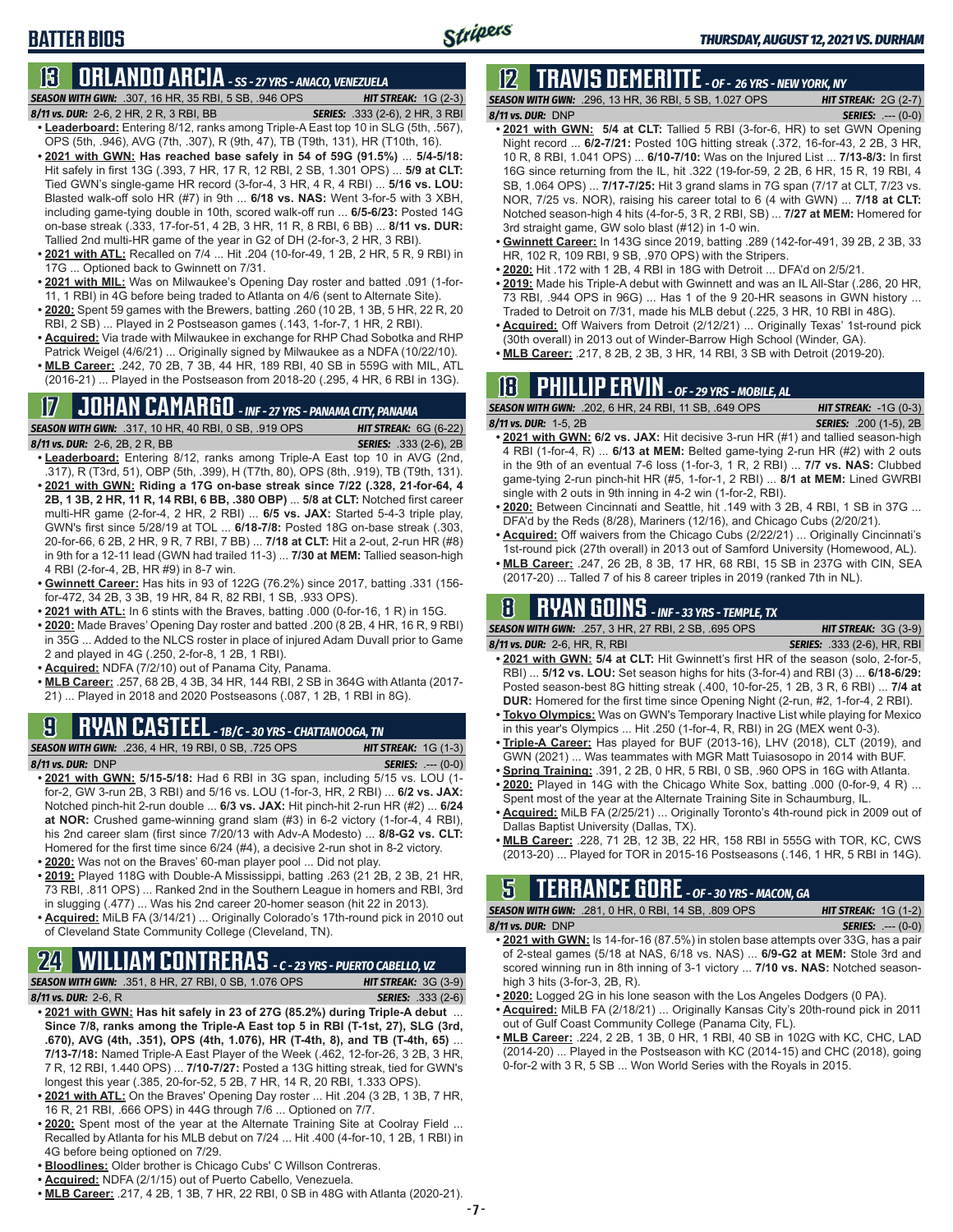## **4 SEAN KAZMAR JR.** *- INF - 37 YRS - VALDOSTA, GA*

**BATTER BIOS**

*SEASON WITH GWN:*.217, 8 HR, 22 RBI, 3 SB, .663 OPS *HIT STREAK:* 3G (3-9) *8/11 vs. DUR:*1-2, BB *SERIES:* .500 (1-2)

- **• Hits Record: On 7/31 at MEM, passed Larry Whisenton (657) for the Atlanta Braves Triple-A career hits record with his 658th (single, 1-for-4)**. **• Gwinnett Career:** Batting .265 (660-for-2494, 134 2B, 12 3B, 45 HR, 301 R, 292
- RBI, 26 SB) in 726G over 8 seasons ... Leads in career G, AB, H, TB (953), 2B, R, RBI ... Ranks 2nd in career 3B (12) ... Ranks 3rd in career HR (45).
- **• 2021 with GWN: 5/25 vs. MEM:** Lined a walk-off single in the 9th for a 2-1 win, his first career walk-off RBI with GWN ... **7/8-G1 vs. NAS:** Passed Joey Terdoslavich for 3rd on GWN career HR list (#42, 1-for-3, 2 RBI) ... **7/22 vs. NOR:** Passed Damon Hollins for 2nd on ATL Triple-A hits list (#649, 2-for-3, HR, 2 RBI) ... **7/28 at MEM:** Notched his 999th and 1,000th career Triple-A hits (2-for-5, R).
- **• 2021 with ATL:** Contract selected on 4/17, has spent 2 stints with Atlanta (4/17- 4/23, 5/4-5/7), going 0-for-2 ... Pinch hit on 4/17 at the Chicago Cubs, marking his first MLB appearance in 4,589 days since 9/23/08 with San Diego ... The last player with a bigger gap between MLB appearances was Ralph Winegarner (13 years, 14 days between 6/23/36 with CLE and 7/7/49 with STL).
- **• Acquired:** MiLB FA (12/7/20) ... Originally San Diego's 5th-round pick in 2004 out of the College of Southern Nevada.
- **• MLB Career:** .195, 1 2B, 0 3B, 0 HR, 2 RBI in 22G with San Diego (2008) and Atlanta (2021).

#### **22 JASON KIPNIS** *- INF - 34 YRS - NORTHBROOK, IL*

*SEASON WITH GWN:*.268, 5 HR, 19 RBI, 0 SB, .828 OPS *HIT STREAK:* -1G (0-1) *8/11 vs. DUR:*DNP *SERIES:* .--- (0-0)

- **• 2021 with GWN: Has 5 multi-hit efforts in 10G since 7/6, batting .341 (14-for-41, 3 2B, 1 3B, 2 HR, 8 R, 10 RBI)** ... **5/28 vs. MEM:** Belted decisive 3-run HR (#1, 2-for-3, 3 RBI) ... **6/16 at NAS:** Hit game-winning HR (#2), a 2-run shot (2-for-4,, 2 RBI) ... **7/14 at CLT:** Fell a triple shy of the cycle (3-for-5, 2B, HR, 3 R, 2 RBI).
- **• 2020:** In his lone season with the Chicago Cubs, hit .237 (8 2B, 1 3B, 3 HR, 16 RBI, 1 SB) in 44G ... Played in 2G during the Postseason (0-for-3, 1 BB, 1 SO) ... Elected Free Agency on 10/28.
- **• Acquired:** MiLB FA (3/29/21) ... Originally Cleveland's 2nd-round pick in 2009 out of Arizona State University (Tempe, AZ).
- **• MLB Career:** .260, 260 2B, 24 3B, 126 HR, 545 RBI, 136 SB in 1,165G with CLE, CHC (2011-20) ... Was 2-time AL All-Star with the Indians (2013, 2015) ... Hit .192 (3 2B, 1 3B, 4 HR, 9 RBI) in 26G during the Postseason with CLE (2013, 2016-18) and CHC (2020).

### **20 JONATHAN MORALES** *- C - 26 YRS - ARROYO, PUERTO RICO*

*SEASON WITH GWN:*.133, 1 HR, 8 RBI, 0 SB, .330 OPS *HIT STREAK:* -1G (0-3)

*8/11 vs. DUR:*0-3 *SERIES:* .000 (0-3)

- **• 2021 with GWN: 5/7 at CLT:** Tied his single-game career high with 5 RBI, going 2-for-6 with a 3-run HR (#1) in the 9th ... **8/6 vs. CLT:** Hit a 2-out walk-off single in 11th inning for 4-3 win (2nd career walk-off with GWN, last on 7/21/18 vs. PAW).
- **• 2020:** Spent entire year at Braves Alternate Training Site in Gwinnett (no MLB debut) ... Played for Caguas of the Puerto Rican Winter League (.394, 3 HR, 9 RBI in 13G), earning PWL Postseason All-Star honors.
- **• 2019:** Hit .240 (13 2B, 2 HR, 27 R, 25 RBI) in 80G between Double-A Mississippi and Gwinnett ... Logged 1 game during the IL Playoffs (0-for-1, BB).
- **• Acquired:** Braves' 25th-round pick in 2015 out of Miami-Dade CC.

## **15 CRISTIAN PACHE** *- OF - 22 YRS - SANTO DOMINGO CENTRO, D.R.*

*SEASON WITH GWN:*.257, 9 HR, 30 RBI, 5 SB, .790 OPS *HIT STREAK:* 3G (6-8) *8/11 vs. DUR:* 4-6, 2B, 2 HR, 5 RBI *SERIES:* .667 (4-6), 2B, 2 HR, 5 RBI **• MLB.com Prospect Ranks:** #1 (Braves Top 30), #8 (Top 100).

- **• 2021 with GWN: Has homered in 3-straight games (#7-9) since 8/8, batting .750 (6-for-8, 2 2B, 3 HR, 5 R, 7 RBI) in that span** ... **5/29-6/1:** Assigned to rehab (right hamstring inflammation), played 1G before being activated/optioned on 6/2 ... **6/5 vs. JAX:** Went 3-for-6 with 2 doubles, including game-tying 2-run double in 9th ... **6/10 at MEM:** Tallied his first career multi-HR game (3-for-5, 2 HR, 3 R, 4 RBI) ... **6/30 at DUR:** Notched last-at-bat GWRBI single in 9th for 2-1 win (2-for-3, 2B, RBI) ... **7/21 vs. NOR:** Homered in both games of a DH (#3-4, 2-for-6, 2 R, 2 RBI) ... **7/8-7/28:** Hit .286 (18-for-63, 1 2B, 4 HR, 16 R, 11 RBI, 3 SB, .858 OPS) in 17G ... **8/11 vs. DUR:** Went 4-for-6 with 5 RBI in a DH sweep, tallying 2 HR (#8-9) and delivering a 2-out walk-off single in G1 (won 4-3).
- **• 2021 with ATL:** On Atlanta's Opening Day roster for the first time ... Hit .111 (3 2B, 1 HR, 6 R, 4 RBI) in 22G ... Placed on IL twice, on 4/14 and 5/14 ... Was at the Alternate Training Site from 4/24-4/30.
- **• 2020:** Spent most of the year at the Alternate Training Site ... Made his MLB debut on 8/21 vs. Philadelphia (1-for-4) ... Played just 2G during regular season (.250) ... Also made MLB Postseason debut (.182, 1 2B, 1 HR, 4 R, 4 RBI in 12G).
- **• 2019:** Between Mississippi (104G) and Gwinnett (26G), hit .277 (36 2B, 9 3B, 12 HR, 63 R, 61 RBI, 8 SB, .802 OPS) in 130G ... Named a Southern League Postseason All-Star and MLB All-Star Futures Game participant.
- **• Acquired:** NDFA (7/4/15) out of Santo Domingo Centro, D.R.
- **• MLB Career:** .119, 3 2B, 0 3B, 1 HR, 4 RBI, 0 SB in 24G with Atlanta (2020-21).

#### **7 EDDIE ROSARIO** *- OF - 29 YRS - GUAYAMA, PUERTO RICO SEASON WITH GWN:*.000, 0 HR, 0 RBI, 0 SB, .000 OPS *HIT STREAK:* -1G (0-2)

#### *8/11 vs. DUR:* 0-2 *SERIES:* .000 (0-2)

- **• MLB Rehab:** Assigned to Gwinnett by Atlanta on 8/9 ... Has been on the CLE/ ATL 10-day injured list since 7/7 (right abdominal strain) ... This rehab assignment marks his Braves organization debut.
- **• 2021 with CLE:** Signed a MLB free agent deal on 2/4 ... Played 78G with the Indians, batting .254 (72-for-283, 15 2B, 1 3B, 7 HR, 29 R, 46 RBI, 9 SB).
- **• 2020:** In his final season with Minnesota, hit .257 (54-for-210, 7 2B, 13 HR, 31 R, 42 RBI, 3 SB) in 57G ... Played in 2G during the AL Wild Card Series vs. Houston, batting .000 (0-for-7, 1 SO).
- **• 2019:** Set MLB career highs in HR (32), R (91), RBI (109), TB (281), batting .276 with an .800 OPS in 137G with Minnesota ... Finished 18th in AL MVP voting.
- **• Acquired:** Via trade with Cleveland in exchange for INF Pablo Sandoval (7/30/21) Originally Minnesota's 4th-round pick in 2010 (Rafael Lopez Landron HS, P.R.).
- **• MLB Career:** .275, 149 2B, 23 3B, 126 HR, 434 RBI, 48 SB in 775G with Minnesota (2015-20) and Cleveland (2021) ... Played in the MLB Postseason with the Twins in 2017, 2019, and 2020 (.217, 1 2B, 2 HR, 2 R, 3 RBI in 6G).

## **2 YOLMER SANCHEZ** *- INF - 29 YRS - MARACAY, VENEZUELA*

#### *SEASON WITH GWN:*.195, 6 HR, 24 RBI, 4 SB, .603 OPS *HIT STREAK:* -3G (0-10) *8/11 vs. DUR:*0-3 *SERIES:* .000 (0-3) **• 2021 with GWN: 5/7 at CLT:** Went 3-for-5 (3 R, 3 RBI) with GWN's first triple of the

- year ... **6/9-G2 at MEM:** Stole home as part of a double-steal with Drew Waters, scored tying run in 3-1 win (1-for-2, R, SB) ... **7/28 at MEM:** Hit a game-tying 2-run HR (#3) with 2 outs in 9th of 8-7 loss ... **7/30 at MEM:** Recorded 2nd career multi-HR game (1st since 5/2/15, CLT vs. SWB), hitting 2 solo shots (#4-5) including GW blast in 8th for 8-7 win (2-for-3, 3 R, 2 RBI) ... **7/22-8/5:** Homered 5 times in 13G (.298, 14-for-47, 9 R, 11 RBI, .987 OPS).
- **• 2020:** Played 11G with the Chicago White Sox, batting .313 (3 2B, 1 HR, 1 RBI, 1.164 OPS) ... Made his MLB Postseason debut in the ALWCS (1G, no at-bat).
- **• Acquired:** MiLB FA (3/31/21) ... Originally a NDFA with Chi. White Sox (5/29/09).
- **• MLB Career:** .245, 113 2B, 24 3B, 32 HR, 215 RBI, 30 SB in 657G with the Chi. White Sox (2014-20) ... Won an AL Gold Glove in 2019 (.987 FPCT at 2B).

## **26 TRAVIS SNIDER** *- OF/INF - 33 YRS - KIRKLAND, WA*

| <b>SEASON WITH GWN: .181, 3 HR, 10 RBI, 2 SB, .628 OPS</b>                         | <b>HIT STREAK:</b> $1G(1-2)$  |
|------------------------------------------------------------------------------------|-------------------------------|
| 8/11 vs. DUR: 1-2. SB                                                              | <b>SERIES:</b> .500 (1-2). SB |
| • 2021 with GWN: 6/18 vs. NAS: Homered for the first time since 5/7 at CLT, a solo |                               |

- shot (#2) as part of 6-run comeback in 8-7 win (1-for-3, 2 RBI) ... **7/15 at CLT:** Blasted go-ahead 2-run HR (#3) in 8th of 11-10 win (1-for-4, 2 RBI) ... **7/31 at MEM:** Delivered GW 2-run double in 2-1 win (1-for-4, 2 RBI).
- **• 2020:** Signed by Miami on 7/24 and reported to the Marlins' Alternate Training Site in Jupiter, FL, but was released on 8/27 and did not reach the Majors.
- **• 2019:** Played for Triple-A Reno in Arizona's system (.294, 22 2B, 4 3B, 11 HR, 41 RBI, 3 SB, .899 OPS in 93G).
- **• Acquired:** MiLB FA (2/26/21) ... Originally Toronto's 1st-round pick (14th overall) in 2006 out of Henry M. Jackson High School (Mill Creek, WA).
- **• MLB Career:** .244, 100 2B, 7 3B, 54 HR, 212 RBI, 22 SB in 630G with TOR, PIT, BAL (2008-15) ... Played for PIT in Postseason from 2013-15 (1-for-4 in 3G).

### **11 Drew WATERS** *- OF - 22 YRS - ATLANTA, GA*

| <b>SEASON WITH GWN:</b> .257, 8 HR, 27 RBI, 20 SB, .771 OPS                      | <b>HIT STREAK: 3G (4-10)</b>  |
|----------------------------------------------------------------------------------|-------------------------------|
| 8/11 vs. DUR: 2-6. BB. SB                                                        | <b>SERIES:</b> .333 (2-6), SB |
| • Leaderhoard: Entering 8/12, ranks among Triple-A East top 10 in SB (T-4th, 20) |                               |

- **• Leaderboard:** Entering 8/12, ranks among Triple-A East top 10 in SB (T-4th, 20) and R (T-6th, 50).
- **• MLB.com Prospect Ranks:** #2 (Braves Top 30), #23 (Top 100 Prospects). **• 2021 with GWN: Enters play riding an 11G on-base streak since 7/28 (.286, 12-for-42, 3 2B, 9 R, 8 RBI, 4 SB, 8 BB, .400 OBP)** ... **5/15-6/10:** Hit .316 (25-for-79, 4 2B, 3 HR, 16 R, 9 RBI, 6 SB, .906 OPS) in 21G ... **5/18 at NAS:** Recorded first career multi-HR game (3-for-5, 2 HR, 3 RBI) and became the first GWN player to homer from both sides of the plate since Mel Rojas Jr. (7/7/16 at CLT) ... **5/19 at NAS:** Fell a triple shy of the cycle in first 4-hit game at Triple-A (4-for-5, 2B, HR, 2 R, 2 RBI, 2 SB) ... **6/9-G2 at MEM:** Lined RBI single in 8th (2-for-3, R, RBI) for last-at-bat 3-1 win ... **7/2-7/18:** Posted 13G on-base streak (.357, 20-for-56, 8 2B, 1 3B, 2 HR, 14 R, 10 RBI, 4 SB) ... **July:** Led Triple-A East in XBH with 17, batting .301 (31-for-103, 11 2B, 1 3B, 5 HR, 23 R, 17 RBI, 5 SB, .924 OPS) in 24G.
- **• Futures Game:** Played for the NL Team in the 2021 SiriusXM All-Star Futures Game on 7/11 at Coors Field (1-for-1, BB) ... Was the 7th active Gwinnett player selected to the game (1st since RHP Touki Toussaint in 2018).
- **• 2020:** Spent entire year at Braves Alternate Site in Gwinnett (no MLB debut).
- **• 2019:** Hit .309 (40 2B, 9 3B, 7 HR, 80 R, 52 RBI, 16 SB) in 134G with Double-A Mississippi and Gwinnett ... Won Southern League Batting Title (.319, best in MIS history) and Most Valuable Player (1st in MIS history) ... Ranked among MiLB top 5 in doubles (T-3rd, 40) and hits (5th, 163).
- **• Acquired:** Braves' 2nd-round pick in 2017 out of Etowah High School (Woodstock, GA) ... Named Gatorade Georgia Baseball Player of the Year in 2017.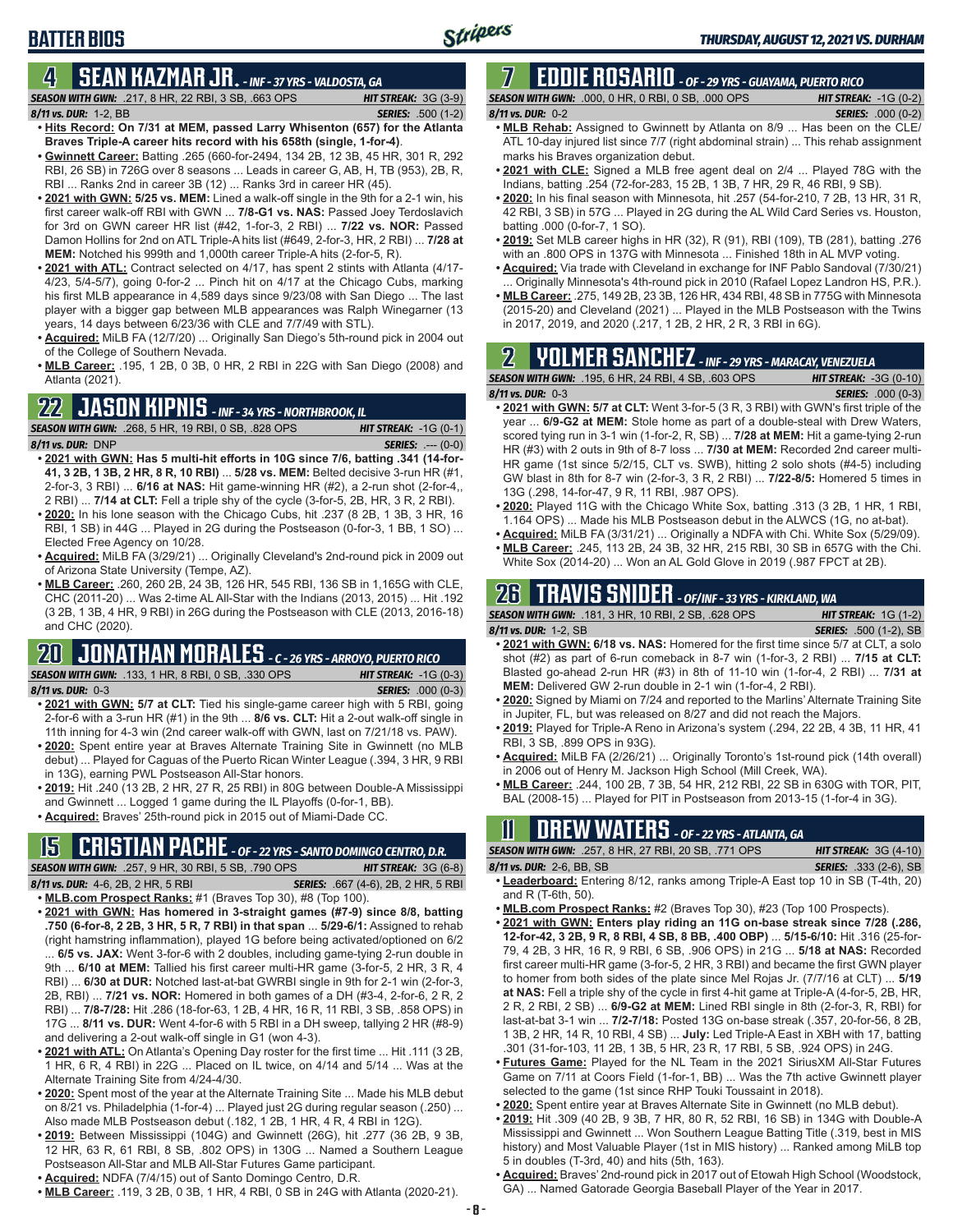### **SEASON SUMMARY**



### **TEAM HIGHS & LOWS**

| <b>OFFENSE:</b>  |  |
|------------------|--|
|                  |  |
|                  |  |
|                  |  |
|                  |  |
|                  |  |
|                  |  |
|                  |  |
|                  |  |
|                  |  |
|                  |  |
|                  |  |
|                  |  |
|                  |  |
|                  |  |
|                  |  |
| <b>PITCHING:</b> |  |
|                  |  |
|                  |  |
|                  |  |
|                  |  |
|                  |  |
|                  |  |
|                  |  |
|                  |  |
|                  |  |
|                  |  |
|                  |  |

#### **DEFENSE:**

| Most Double Plays Turned, Game  3 (5x, last: 7/16 at Charlotte) |  |
|-----------------------------------------------------------------|--|
|                                                                 |  |
|                                                                 |  |
|                                                                 |  |
|                                                                 |  |
|                                                                 |  |

### **TEAM MISCELLANEOUS**

| Largest Blown Lead (Loss)3 Runs (4x, last: 8/6 vs. Charlotte, 5-2, 6-10) |
|--------------------------------------------------------------------------|
|                                                                          |
| Longest Game, Time……………………………………………………4:26 (5/4 at Charlotte)            |
| Longest 9.0-Inning Game, Time……………………………………3:43 (7/18 at Charlotte)      |
|                                                                          |
|                                                                          |
|                                                                          |
|                                                                          |
|                                                                          |
|                                                                          |
|                                                                          |

#### **INDIVIDUAL HIGHS & LOWS**

| <b>HITTING (GAME):</b> |                                                                   |
|------------------------|-------------------------------------------------------------------|
|                        | Hits ……………………………………………………………4 (7x, last: Waters, 7/29 at Memphis) |
|                        |                                                                   |
|                        |                                                                   |
|                        |                                                                   |
|                        |                                                                   |
|                        |                                                                   |
|                        |                                                                   |
|                        |                                                                   |
|                        |                                                                   |
|                        |                                                                   |
|                        |                                                                   |
|                        |                                                                   |
|                        |                                                                   |
|                        |                                                                   |

#### **PITCHING (GAME):**

#### **DEFENSE (GAME):**

#### **STREAKS**

#### **OFFENSIVE (LONGEST IN 2021 ONLY):**

#### **PITCHING (LONGEST IN 2021 ONLY):**

### **LAST TIME IT HAPPENED (GWINNETT REGULAR-SEASON HISTORY)**

#### **INDIVIDUAL OFFENSE:**

|                                                        | Homers, Both Sides of Plate  Drew Waters (5/18/21 at Nashville)            |
|--------------------------------------------------------|----------------------------------------------------------------------------|
|                                                        |                                                                            |
|                                                        |                                                                            |
|                                                        | Back-to-Back-to-Back Homers  Arcia/Camargo/Demeritte (5/8/21 at Charlotte) |
|                                                        |                                                                            |
|                                                        |                                                                            |
|                                                        |                                                                            |
|                                                        |                                                                            |
|                                                        |                                                                            |
|                                                        |                                                                            |
|                                                        |                                                                            |
|                                                        |                                                                            |
|                                                        |                                                                            |
|                                                        |                                                                            |
|                                                        |                                                                            |
| <b>INDIVIDUAL PITCHING:</b><br>0.0 Inning Porfoot Camo | Novor                                                                      |
|                                                        |                                                                            |

| 9.0-Inning No-Hitter (Solo)Todd Redmond (5/28/10 at Louisville)                 |
|---------------------------------------------------------------------------------|
| 9.0-Inning No-Hitter (Comb.)  Wooten/Marksberry/Ramirez (6/30/16 at Louisville) |
|                                                                                 |
|                                                                                 |
|                                                                                 |
| 21 Consecutive Saves Converted Jairo Asencio (9/6/09-8/8/11)                    |
| 25.0-Inning Scoreless Streak Stephen Marek, 25.1 IP (6/6/10-8/2/10)             |
|                                                                                 |

| <b>TEAM OFFENSE:</b>  |  |
|-----------------------|--|
|                       |  |
|                       |  |
|                       |  |
|                       |  |
|                       |  |
|                       |  |
|                       |  |
|                       |  |
|                       |  |
|                       |  |
|                       |  |
|                       |  |
|                       |  |
|                       |  |
| <b>TEAM PITCHING:</b> |  |
|                       |  |
|                       |  |
|                       |  |
|                       |  |

#### **TEAM DEFENSE:**

| Turn a Triple Play 6/5/21 vs. Jacksonville (Camargo-Kipnis-Snider) |  |
|--------------------------------------------------------------------|--|
|                                                                    |  |

| <b>TEAM MISCELLANEOUS:</b> |  |
|----------------------------|--|
|                            |  |
|                            |  |